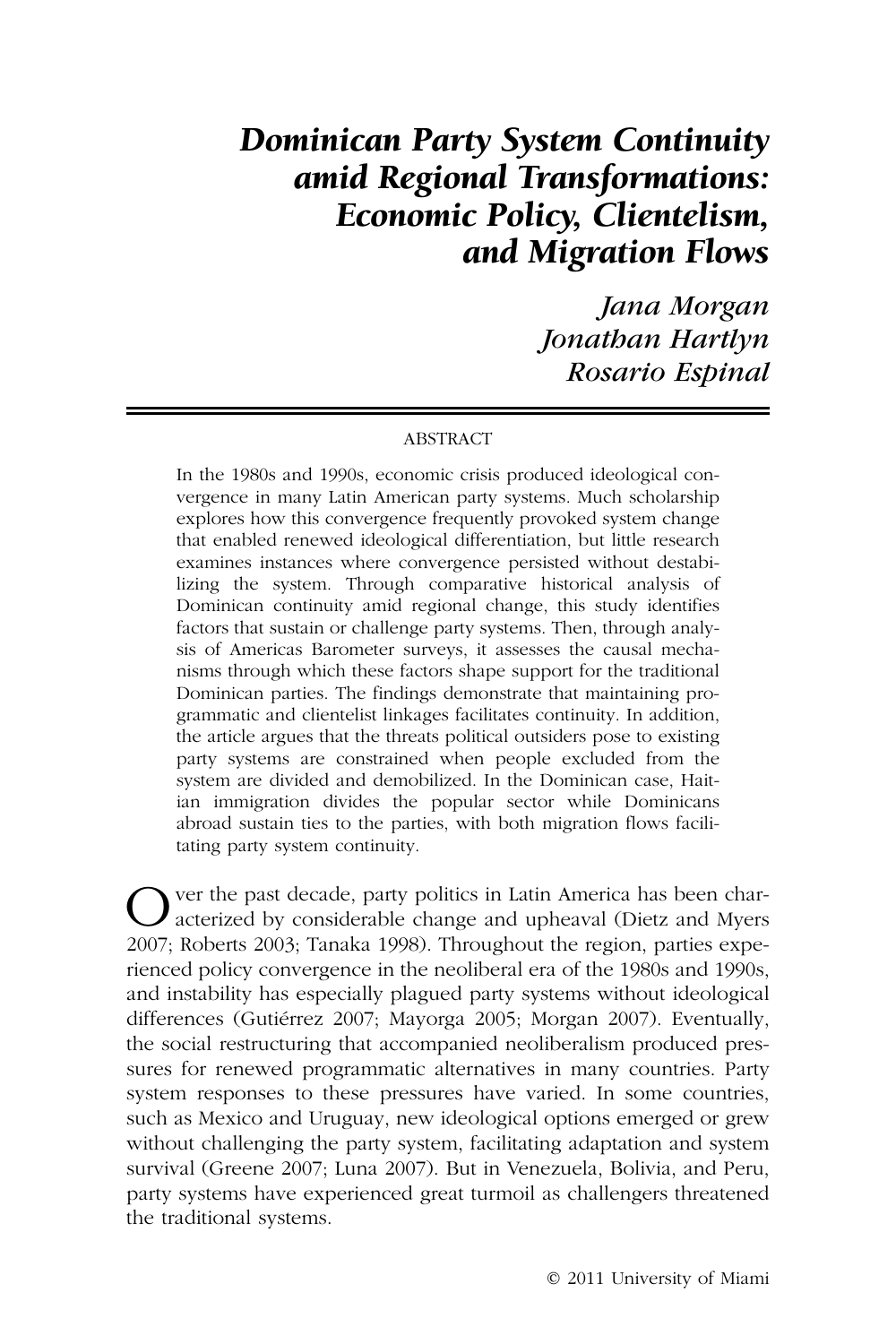While many countries have experienced the sometimes traumatic effects of increased demand for ideological differentiation, other party systems in the region, like those in the Dominican Republic, Costa Rica, and Panama, have persisted remarkably unchanged despite the absence of perceived programmatic options for voters. Party systems in the region that lacked programmatic differentiation during the neoliberal era can be divided into roughly three groups based on their subsequent evolution: those in which all the governing parties were discredited and now provide renewed ideological differentiation following dramatic upheaval; those in which opposition parties emerged or grew within the system, enabling programmatic differences to develop through gradual adaptation in party system structure; and those that still manifest ideological convergence but remain relatively stable. Table 1 provides examples of these three types, using data from the 2008 Americas Barometer surveys to depict the ideological placements of the major parties' supporters in several Latin American party systems.<sup>1</sup> As expected, only the first two groups demonstrate significant differences in the ideological placement of people who identify with each system's major parties.<sup>2</sup>

A growing body of scholarship seeks to explain the phenomena of party system upheaval and adaptive change, with considerable research focused on countries like Bolivia, Venezuela, and Mexico (Barr 2005; Dietz and Myers 2007; Greene 2007; Luna 2007; Morgan 2007). But few efforts have been made to determine if cases of continuity in party system structure are consistent with theories that focus on instances of change. A complete explanation of party system dynamics should not only account for instances of dramatic change or adaptation, but should also apply where systems have been relatively stable (Mahoney and Goertz 2004). This article evaluates existing theories of change and adaptation by assessing their ability to offer convincing accounts of continuity. It provides a general framework to explain both change and stability, detailing the specific causal mechanisms that are especially relevant in the Dominican context.

# **CONTINUITY DESPITE IDEOLOGICAL CONVERGENCE: THE DOMINICAN PARTY SYSTEM**

Given these objectives, this study moves beyond the more frequently studied patterns of upheaval and adaptation in party systems, focusing on stability in system structure despite a lack of ideological options. The cases of party system continuity that are most germane are those that share theoretically relevant features with cases that have been the locus of previous scholarship about system change. Because neoliberal reform and social restructuring are frequently seen as significant factors con-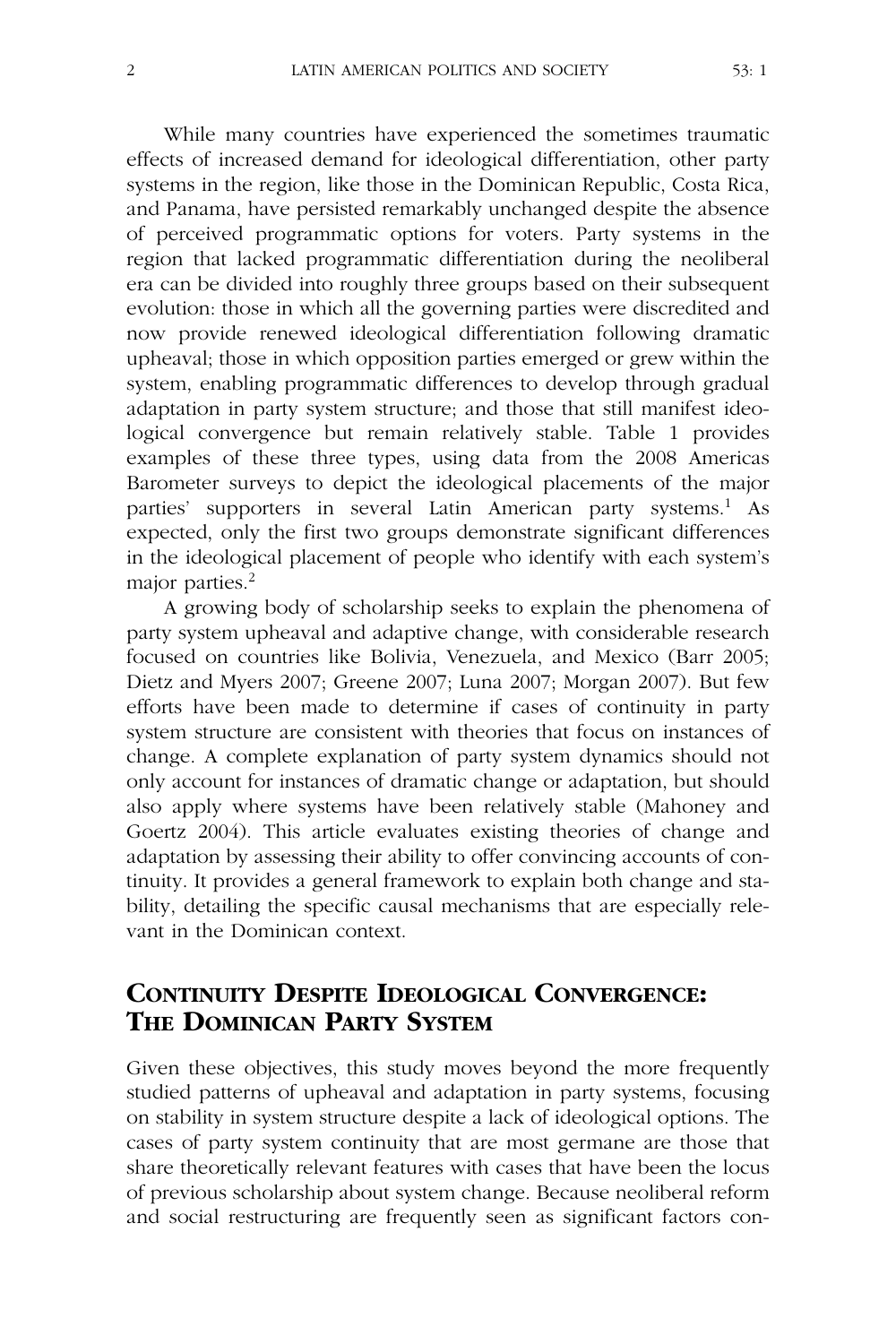| Country        | Party <sup>a</sup>                                                           | Mean<br>Ideology | Significant Party<br><b>Differences</b> |
|----------------|------------------------------------------------------------------------------|------------------|-----------------------------------------|
|                | Systems that Experienced Structural Upheaval and Ideological Differentiation |                  |                                         |
| <b>Bolivia</b> | <b>MAS</b>                                                                   | 4.00             | <b>MAS-MNR</b>                          |
|                | <b>MNR</b>                                                                   | 7.41             | MAS-PODEMOS                             |
|                | <b>PODEMOS</b>                                                               | 6.38             |                                         |
| Colombia       | Partido Liberal                                                              | 7.07             | PL-PD                                   |
|                | Partido Conservador                                                          | 6.65             | PC-PD                                   |
|                | Polo Democrático                                                             | 3.62             | PD-PUN                                  |
|                | Partido de la Unidad Nacional                                                | 7.21             | PD-CR                                   |
|                | Cambio Radical                                                               | 7.71             |                                         |
| Venezuela      | MVR.                                                                         | 5.62             | <b>MVR-PSUV</b>                         |
|                | <b>PSUV</b>                                                                  | 3.19             | <b>MVR-UNT</b>                          |
|                | UNT                                                                          | 7.61             | PSUV-UNT                                |
|                | РJ                                                                           | 6.54             | <b>PSUV-PI</b>                          |

Table 1. Three Types of Contemporary Latin American Party Systems: Ideological Self-Placement of Major Party Members

Systems that Underwent Adaptation in Structure and Ideological Differentiation

| Mexico  | PAN<br>PRI<br><b>PRD</b>                                     | 6.88<br>6.56<br>4.90 | PRD-PAN<br>PRD-PRI    |
|---------|--------------------------------------------------------------|----------------------|-----------------------|
| Uruguay | <b>Frente Amplio</b><br>Partido Nacional<br>Partido Colorado | 3.26<br>747<br>8.02  | <b>FA-PN</b><br>FA-PC |

Relatively Stable System Structures Without Ideological Differentiation

| Dominican<br>Republic | <b>PRD</b><br>PLD<br>PRSC                                          | 6.49<br>7.57<br>7.06 | PRD-PLD |
|-----------------------|--------------------------------------------------------------------|----------------------|---------|
| Costa Rica            | <b>PUSC</b><br>PLN<br>PAC.                                         | 6.98<br>7.35<br>6.00 | PLN-PAC |
| Panama                | <b>PRD</b><br>Arnulfista/Panameñista<br>Partido Cambio Democrático | 6.14<br>5.73<br>6.01 | None    |

a Includes only parties with more than 20 supporters.

Notes: Ideology is measured on a 10-point scale,  $1 = left$ ,  $10 = right$ . Left-of-center parties in boldface.

Source: Authors' analysis of 2008 Americas Barometer by LAPOP, using ANOVA and Bonferroni scores.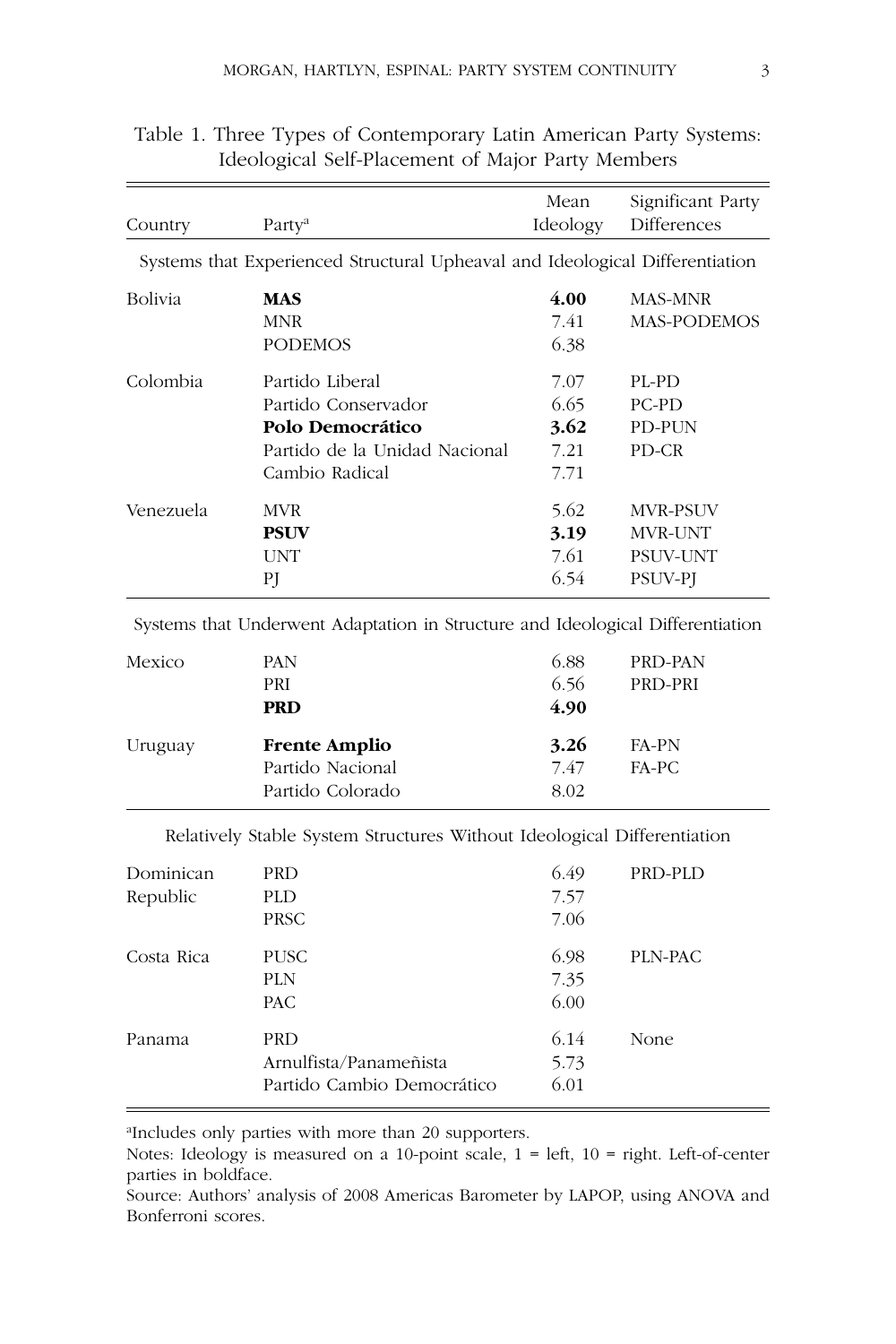tributing to party system change (Barr 2005; Coppedge 2001; Burgess and Levitsky 2003; Morgan forthcoming; Roberts 2003), we are most interested in cases of continuity in which systems have sustained ideological uniformity around neoliberal consensus despite high social costs.

This article focuses on the Dominican Republic, which satisfies these features yet has not followed regional trends of party system change.3 The Dominican party system is one of the few current systems in the region with a stable structure. The three parties that dominated politics after the 1978 democratic transition remain major players, and although there have been important realignments among the parties, the system's basic structure remains intact. In the 2008 Americas Barometer survey, 70 percent of Dominicans reported that they sympathized with a party, by far the highest rate in the region (Morgan and Espinal 2009).

Although the major Dominican parties initially offered ideological options, these distinctions moderated over time. In the late 1970s and 1980s, the PLD (Dominican Liberation Party) carried the mantle of the left, but in the late 1990s, it emerged as the dominant actor representing conservative elements of society, joining the formerly center-left PRD (Dominican Revolutionary Party) and the historically conservative PRSC (Social Christian Reformist Party) on the right. Now no party appeals to the 25 percent of Dominicans who locate themselves on the left (Morgan and Espinal 2009).

At the same time, the Dominican Republic experienced crisisinduced neoliberal reforms. Similarly, the country followed regional patterns of increasing poverty and unemployment and declining wages (World Bank 2001). But the parties did not decay in the face of these changes. No party or leader has emerged to threaten the party system status quo. Instead, the popular sector remains politically weak and the traditional parties maintain dominance. In contrast to countries like Bolivia, Colombia, and Venezuela, where traditional parties also experienced ideological convergence, the Dominican system has not experienced collapse or dramatic reconfiguration.

How has the Dominican party system remained largely intact despite challenges like ideological convergence, economic crisis, and social problems, all factors that have played a role in destabilizing party systems elsewhere in Latin America? This is the central question explored in this article. The next section presents our theoretical expectations by developing and applying claims found in the existing literature to the Dominican case. We then test whether these hypotheses are borne out empirically, using survey data to assess the motivations for Dominicans' partisan commitments. The article concludes by exploring the arguments' general applicability through regional comparisons.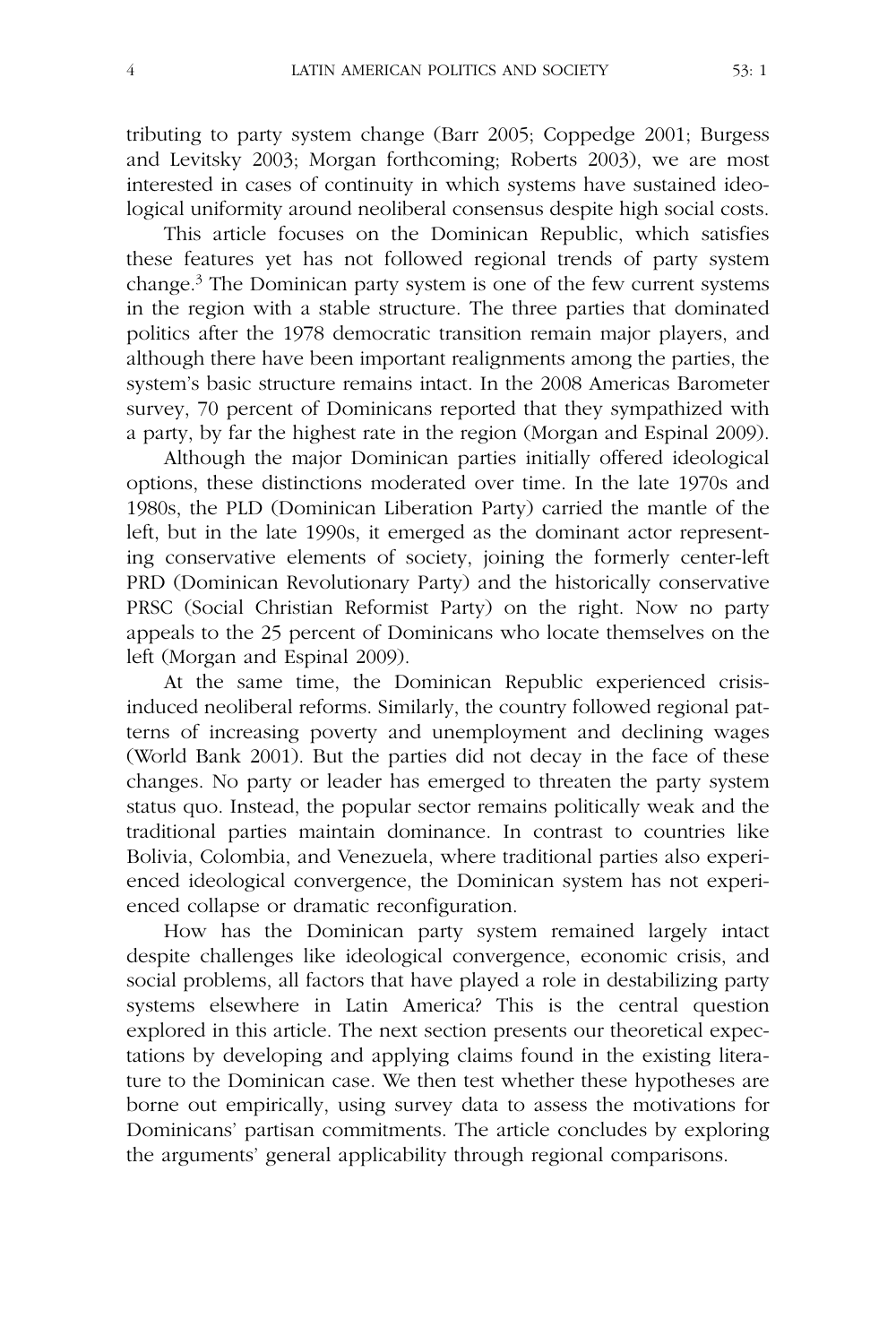# **EXPLAINING PARTY SYSTEM STABILITY AMID REGIONAL TRANSFORMATIONS**

On the basis of the comparative literature, we identify four factors that may promote party system stability in a context such as that of the Dominican Republic. First, because positive perceptions of economic performance allow governing parties to claim credit, lack of sustained crisis and periods of economic recovery have enabled Dominican parties to avoid the decay in support that often results from perceived unresponsiveness. Second, the clientelist exchanges that the Dominican parties supply provide a reserve of support that facilitates continuity. Third, popular sector fragmentation, which, in the Dominican context, is caused by Haitian immigration and disenfranchisement of poor, dark-skinned Dominicans and Dominico-Haitians, minimizes the destabilizing effects of social ills like increased poverty and inequality, which have undermined other party systems in the region. Fourth, given the features of Dominican emigration, the transnational activities of Dominicans abroad and the remittances they send home both promote continuity.

#### **Economic Policy Linkage Despite Ideological Convergence**

A common theme in the literature on party system stability versus change is the central role that the maintenance of linkage plays in shaping these outcomes. Linkage refers to the various strategies parties use to connect society to the state, allowing for the exchange of support and influence (Lawson 1980; Morgan forthcoming). A system that provides linkage is likely to survive. But where linkage fails, party systems change (Lawson 1988).

The stability of the Dominican system may be partly explained by linkage-based theories. One important source of linkage is programmatic representation, which furnishes universal public goods via either ideological options or policy responsiveness (Kelly 2003; Kitschelt 2000; Luna 2008; Mainwaring and Torcal 2006). We argue that comparatively strong economic growth and stability in the country has enabled some governing parties to claim policy responsiveness, thereby fostering public support despite a lack of ideological options.

Like many other Latin American party systems in the 1980s and 1990s, the Dominican parties converged around a neoliberal consensus in response to the debt crisis and international pressures toward market reforms. First, the center-left PRD migrated toward the right, as PRD president Salvador Jorge Blanco (1982–86) governed at the height of the crisis and was forced to renege on campaign promises and carry out painful economic reforms (Espinal 1987). Then, during the late 1990s, the PLD, which had once been the farthest left party, also moved right.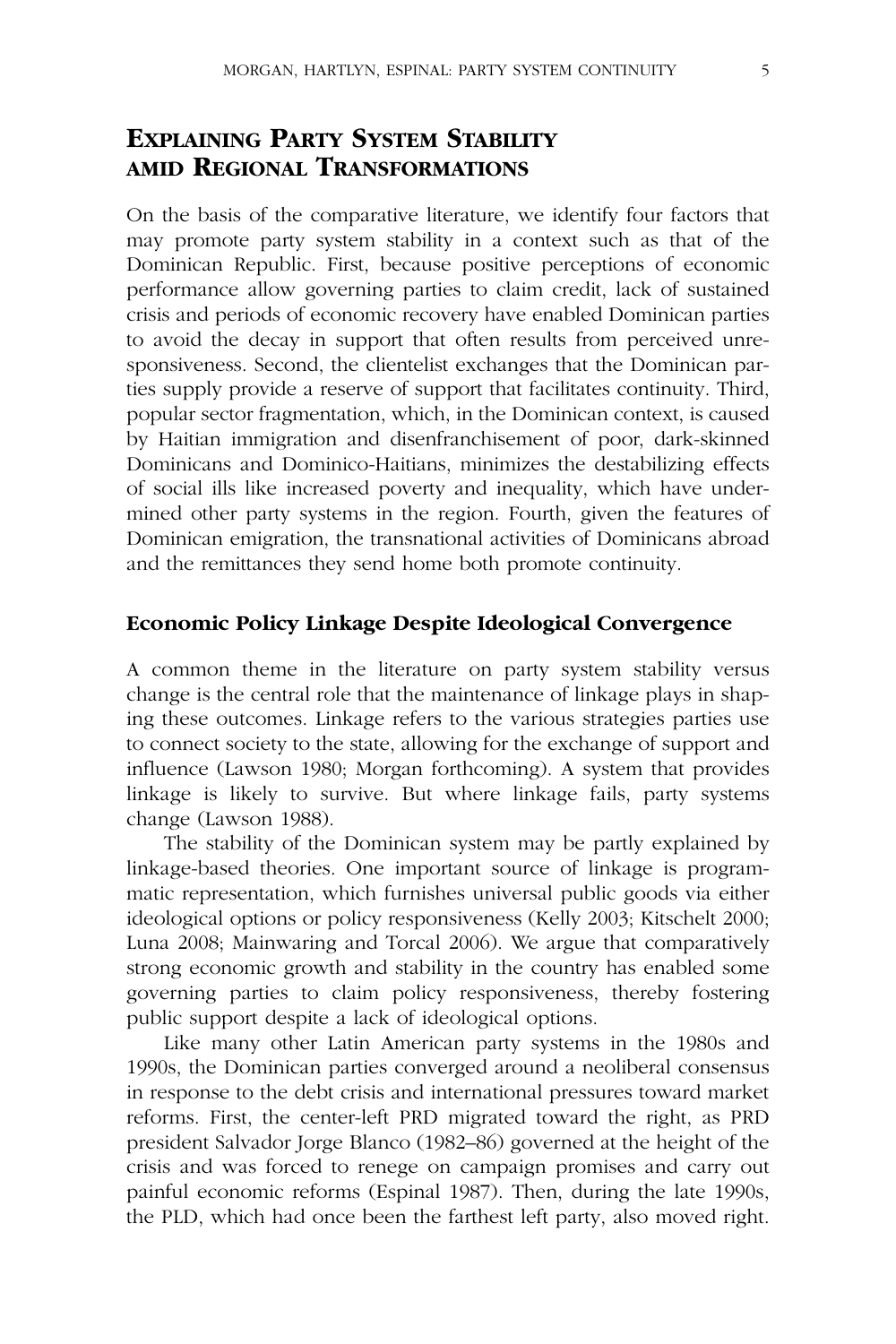By the 1996 elections, a political pact between Joaquín Balaguer (PRSC) and the formerly left-leaning PLD had largely erased any remaining ideological distinctions among the three parties. All converged on the center-right, and Dominicans lost the opportunity to express discontent with the status quo through the party system, posing a challenge to programmatic linkage.

But even in a context of economic crisis and reduced ideological differentiation, parties that avoid a sustained downturn and oversee renewed economic gains may avoid losing support and instead take credit for recovery. By claiming credit for a turnaround, parties in government offer believable policy responses, such as economic growth or recovery, which appeal to people across the political spectrum, thereby mitigating the effects of the crisis on the party system. Positive evaluations of economic performance reflect positively on the incumbent (though not necessarily the opposition), bolstering support for the party and promoting system continuity (Remmer 1991; Roberts 2003).

In the Dominican case, the country experienced comparatively brief crisis periods.4 There were also some economic gains, which enabled the PRSC in the early 1990s, and then the PLD in 2004–8, to claim policy success by tackling this salient issue. After the onset of crisis in the mid-1980s, the economy recovered fairly quickly. Inflation stabilized by 1992, and between 1990 and 2001, GDP per capita increased 51 percent, a record surpassed in the region only by Chile (Espinal et al. 2006; IADB 2001). Although the country experienced another downturn in 2003–4, the decline was again temporary, discrediting only the governing PRD but not threatening the entire system.

With this experience of abbreviated crisis followed by recovery, the absence of alternatives to the center-right consensus was less threatening to programmatic linkage in the Dominican context because at least one traditional party could credibly promise and successfully achieve resolution of the country's economic problems. Fundamental macroeconomic problems like devaluation and inflation were resolved by parties pursuing promarket policies, reducing pressure for alternatives to the center-right consensus. Even when the incumbent party fared poorly in an election due to a declining economy, as in 1986 and 2004, this did not affect the party system as a whole.

Unlike some countries where crisis and neoliberal reforms were followed by sustained economic and social deterioration that discredited the entire party system, more abbreviated crises that largely weakened the PRD, as well as positive economic performance under the PRSC and the PLD, have facilitated the provision of some policy-based linkage in the Dominican Republic. We therefore hypothesize that Dominicans who view the economy favorably are likely to be pleased with the government's performance on this valence policy issue and, as a result, they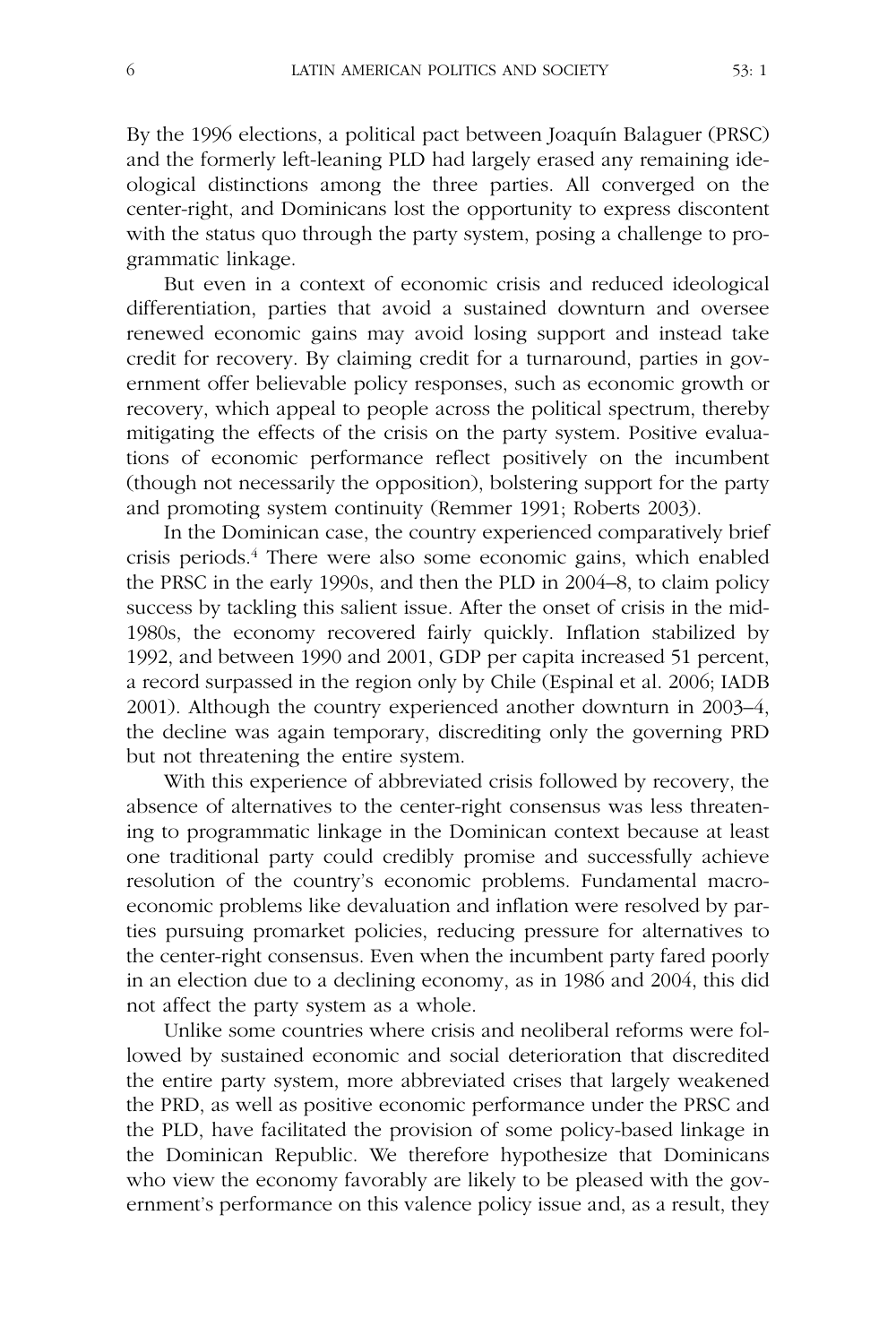will support the incumbent party. The empirical analysis uses Dominicans' sociotropic evaluations of the economy to test whether successful economic performance attracts partisans to the traditional parties, particularly the incumbent PLD.5

In addition, although we expect ideological linkage within the party system to be constrained to those who place themselves on the right side of the spectrum, this form of programmatic appeal may be important in promoting support for the traditional parties, at least among that portion of the population. Therefore the analysis also incorporates a measure of ideology, expecting respondents who place themselves on the right to support one of the major parties, while those on the left are likely to avoid traditional party affiliation.<sup>6</sup>

#### **Shoring Up the Clientelist Base Conserves the Status Quo**

Party systems that maintain a stream of clientelist benefits in exchange for votes possess a stabilizing reserve of support, whereas those unable to deliver sufficient material benefits to satisfy demand lose electoral appeal (Kitschelt 2000; Levitsky 2007; Piattoni 2001). In the Dominican Republic, the state has had a clientelist, patrimonial nature at least since the lengthy period of authoritarianism under Rafael Trujillo (1930–61) (Hartlyn 1998). And unlike some Latin American countries in which parties have recently seen their clientelist capacity decay (Birnir and Van Cott 2007; Luna 2007; Mayorga 2005), the Dominican parties, all of which embrace clientelist strategies, have been able to sustain clientelism. Many Dominicans who seek clientelist linkage are likely to have their demands met. Therefore, we hypothesize that clientelism encourages support for the traditional parties, protecting the party system status quo.

Several factors facilitate the preservation of exchange-based linkage strategies in the Dominican Republic, helping to sustain traditional party ties. Maintaining clientelism essentially requires that parties have sufficient resources to satisfy demand for direct benefits (Magaloni et al. 2007; Piattoni 2001). In the Dominican context, poverty, inequality, and disenfranchisement have inhibited increases in clientelist demand, while economic recovery and clientelist access to the public sector have enabled the parties to sustain benefits. As a result, clientelism has remained integral to system stability.

Inequality and poverty, combined with low levels of popular sector organization, facilitate clientelist linkage by allowing parties to satisfy immediate needs at little cost, because they can offer inexpensive, individual benefits in exchange for votes (Magaloni et al. 2007). In the Dominican Republic, high poverty rates enable the parties to extend small clientelist benefits to the poor, who still constitute more than 40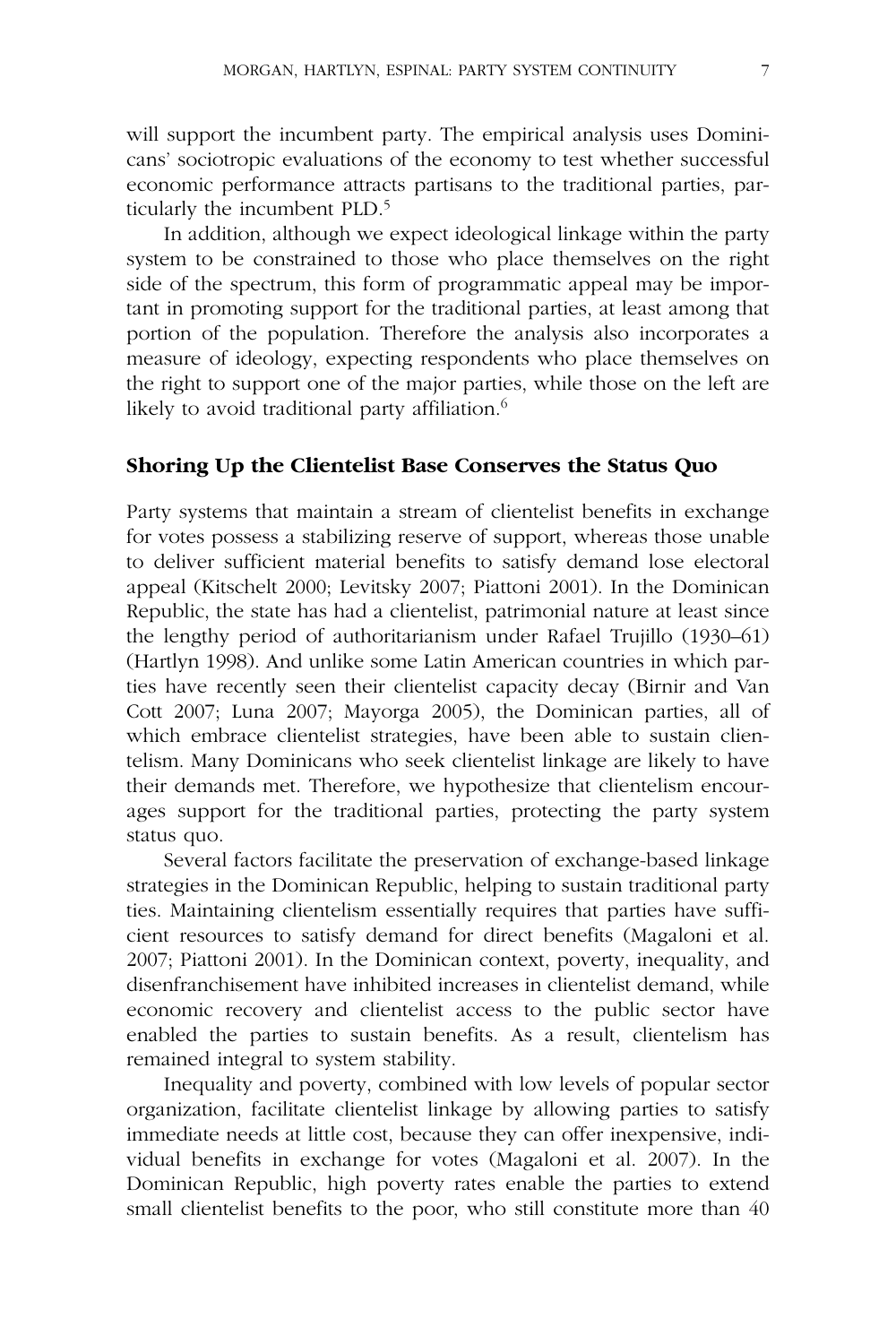percent of the population (Morillo et al. 2005), while also providing targeted benefits to middle-sector partisans. Furthermore, inequality allows parties to diversify their linkage portfolio, offering clientelist exchanges to the poor and economic policy responsiveness to the educated and wealthy, for whom clientelism is insufficient (Levitsky 2007; Luna 2008).7

Moreover, the lack of identity cards needed to vote remains widespread among the poor, including descendants of Haitian immigrants, and this disenfranchisement limits their ability to pressure for benefits (Duryea et al. 2006; PNUD 2005). Without identity papers, many of the poor are barred from the political process. The parties can afford to ignore the disenfranchised, reducing the pressure on their clientelist networks. Because few efforts have been made to register these potential voters, the parties do not have to worry about reaching out to new clients. In this dimension, the Dominican experience stands in contrast with other countries, like Bolivia, Ecuador, and Venezuela, where extensive registration and mobilization campaigns among the poor expanded the electorate and multiplied pressures for clientelist benefits (Mayorga 2005; Penfold-Becerra 2007; Van Cott 2005).

In addition to poverty, inequality, and disenfranchisement, which have moderated increases in clientelist demand, the parties have been able to sustain an adequate supply of resources. Although the Dominican Republic was affected by the 1980s debt crisis and the global economic downturn in the early 2000s, on the whole, the country's economy has fared relatively well. Foreign exchange from tourism and remittances has cushioned the effects of those shocks, and the economy has recovered quickly, experiencing some of the highest growth rates in the region (Espinal et al. 2006; PNUD 2005; World Bank 2001). Therefore, these downturns have not devastated state finances, assuring the parties' access to public resources and preserving clientelist benefit flows. While other Latin American parties have governed in countries suffering from debt and fiscal constraints, the Dominican growth trajectory has helped to protect resources for clientelism.

The parties have also managed to guard access to state resources, which they channel into their clientelist networks. Public employment, an important source of patronage, remained at nearly 12 percent of the economically active population in 1998 (Baker 1997; ONE 2003; Sánchez-Fung 2000). Indeed, during the 1980s, Dominican governments nearly doubled the number of people on the public payroll, protecting this patronage resource (Baker 1997, 97; Sánchez-Fung 2000).8 This pattern contrasts with the experience of neighboring countries, where public employment rolls were reduced under neoliberalism. In Jamaica, for instance, government jobs declined by 30 percent in the 1980s (Baker 1997, 95); in Brazil, public employment in the 1990s fell to 9 percent of the economically active; and in Peru it dropped to 7 percent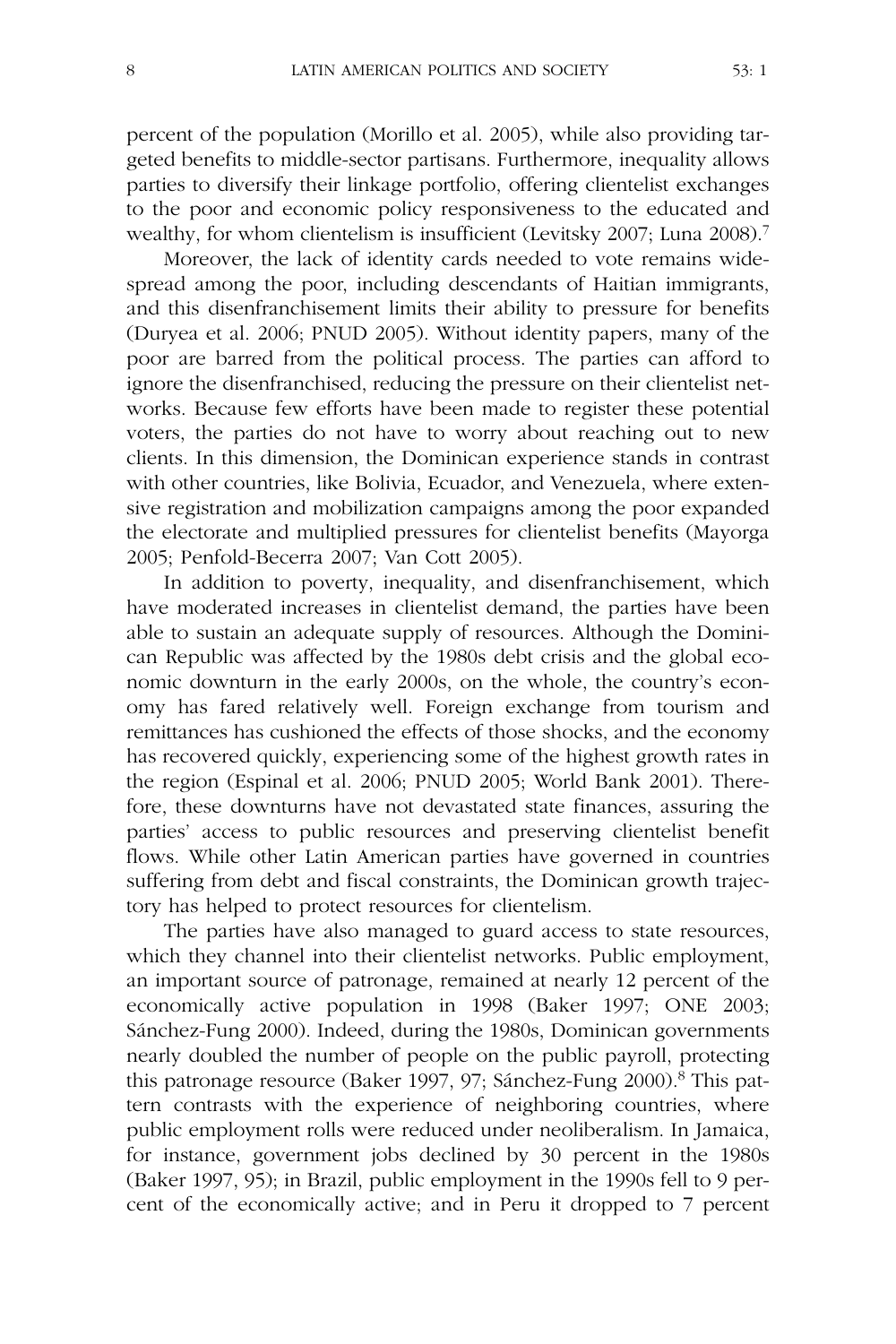(Murillo 2001). The Dominican parties also created new avenues for accessing state funds. Party and campaign finance measures of 1997, which overwhelmingly direct revenues to the major parties, increased the state resources available to the parties for clientelist distribution (Hartlyn and Espinal 2009). By protecting old clientelist resources and developing new forms of financing, the parties preserved their access to the funds they needed to feed their clientelist machines.

In sum, the literature on clientelist linkage suggests that maintaining such ties should help stabilize the party system, and the Dominican parties have not faced the same challenges to their clientelist machines that some of their neighbors have encountered. We hypothesize that Dominicans who seek or benefit from some form of clientelism are likely to support one of the traditional parties, especially the governing party, which has the greatest capacity to distribute benefits.

To test this expectation in the analysis, we include two measures that tap different aspects of clientelism. First, because public employment is a major source of patronage, the analysis includes a dummy variable for public employees. Many who work for the state obtain their jobs through clientelist connections, and we expect them to support the major parties, especially the incumbent PLD, which probably provided them with their jobs. Second, to capture a broader range of exchangebased activities, we incorporate an item that asks whether respondents sought state or partisan assistance in resolving a personal or community problem.9 Such individualized problem solving by politicians is frequently conducted with the aim of promoting partisan ties. Those who seek politicized assistance, therefore, are more likely to support one of the traditional parties than to be independent.

# **Migration and Disenfranchisement Counteract Potentially Destabilizing Change**

Shifts in social structure, such as the escalating poverty, unemployment, and informality that tend to accompany neoliberal reforms, pose threats to party system stability (Burgess and Levitsky 2003; Morgan forthcoming; Roberts 2003). As a party system's traditional base erodes and is replaced by new, unrepresented interests, group-based ties to existing parties weaken. If they disintegrate, this can destabilize the party system (Piattoni 2001). However, such upheavals become politically relevant for party system dynamics only when excluded groups are not exceptionally fragmented but instead are fairly unified and mobilized against the status quo (Roberts 2002; Van Cott 2005). If new group identities do not form to threaten old linkage patterns and social changes remain depoliticized, the system is likely to remain stable (Lipset and Rokkan 1967; Piattoni 2001). The Dominican case is a clear instance of social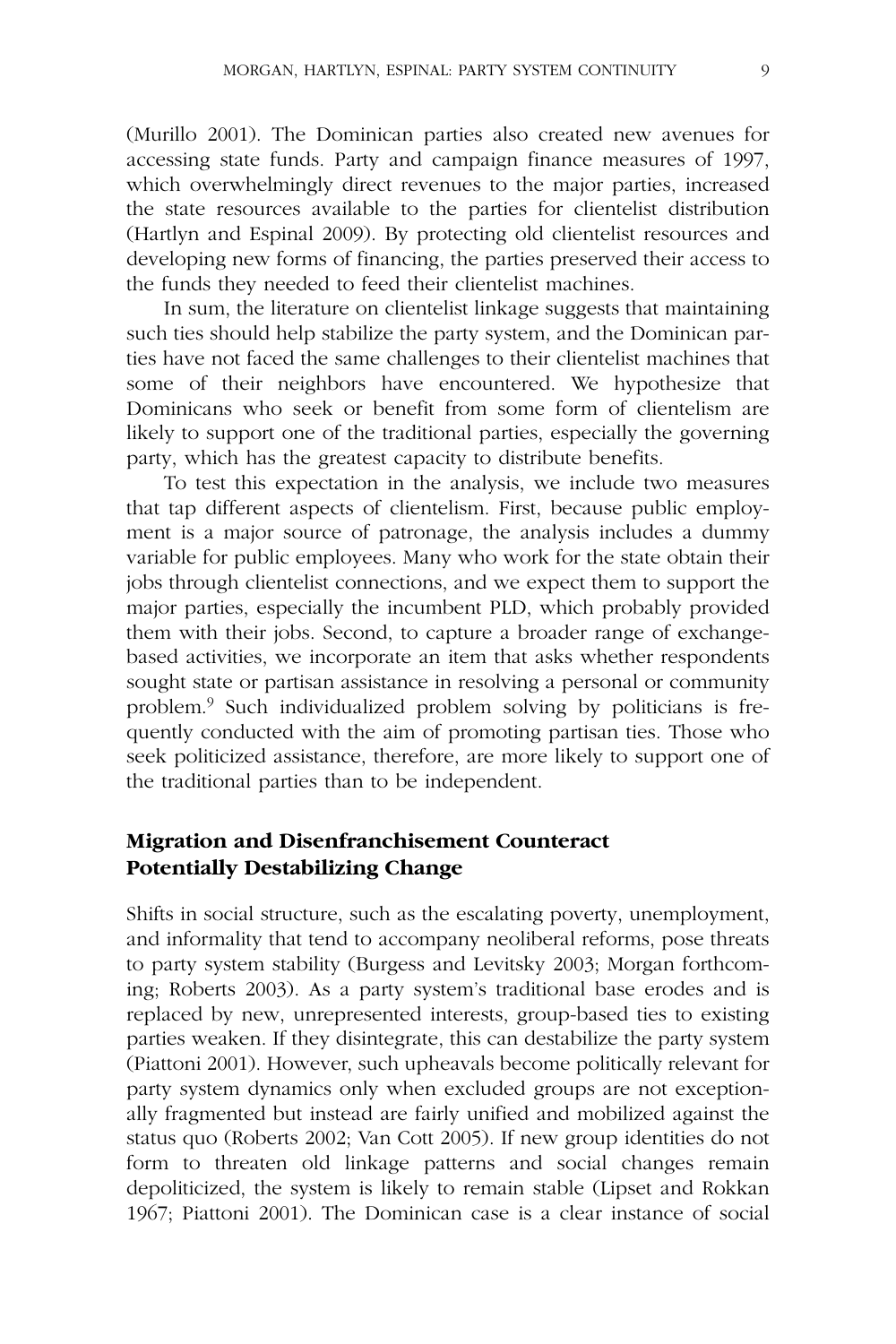change having a limited impact on the party system because excluded interests are divided and demobilized.

Like much of Latin America, the Dominican Republic underwent a massive socioeconomic transformation in the second half of the twentieth century. From a largely rural country reliant on sugar exports, the country has become predominantly urban, with a globalized economy based on trade, tourism, and remittances. This transformation was spurred by changes in the world economy, economic crisis, pressure from international financial institutions, and domestic policy change. Attendant to these economic changes were social displacements that swelled the ranks of the poor and unemployed in the 1980s and 1990s. However, in contrast to the experiences of regional neighbors like Bolivia and Venezuela, where similar social transformations spelled party system upheaval, the Dominican party system to date has remained surprisingly stable.

In the Dominican Republic, the excluded popular sector is neither unified nor mobilized and therefore does not present a challenge to the party system. Fragmentation of excluded groups minimizes the political impact of socioeconomic restructuring, and the party system persists unchallenged. Factors such as ethnic divisions, disenfranchisement, or civil war may fragment excluded groups and diminish their political relevance. In the Dominican context, we argue that the primary mechanisms producing this result are patterns of racially and nationally charged conflict surrounding Haitian immigration and the disenfranchisement of Dominico-Haitians.10 These patterns undermine the political influence of the popular sector, allowing for sustained exclusion of poorer, darker segments of the population without harmful repercussions for the party system.

We are not arguing that simply having a large immigrant population inherently creates fragmentation. But in the Dominican case, the relative magnitude of the Haitian and Dominico-Haitian populations, as well as the longstanding, racially charged conflict and exclusion surrounding this migration flow, creates a popular sector that is sharply divided and hard to organize, which helps to sustain the party system.

Haitian migration into the Dominican Republic has generated significant Haitian and Dominico-Haitian populations, which tend to work in difficult, low-wage, low-skill jobs (Moya Pons 1986). The Haitianborn population comprises a large group of long-term residents and a smaller temporary population. Pervasive lack of documentation among these groups makes it difficult to know their exact size. One 2003 estimate provides low, middle, and high figures of 115,000, 417,000, and 833,000, respectively (PNUD 2005, 125), making undocumented Haitians as much as 8 percent of the Dominican population. In addition, Haitian authorities estimate that Dominico-Haitians, who are born in the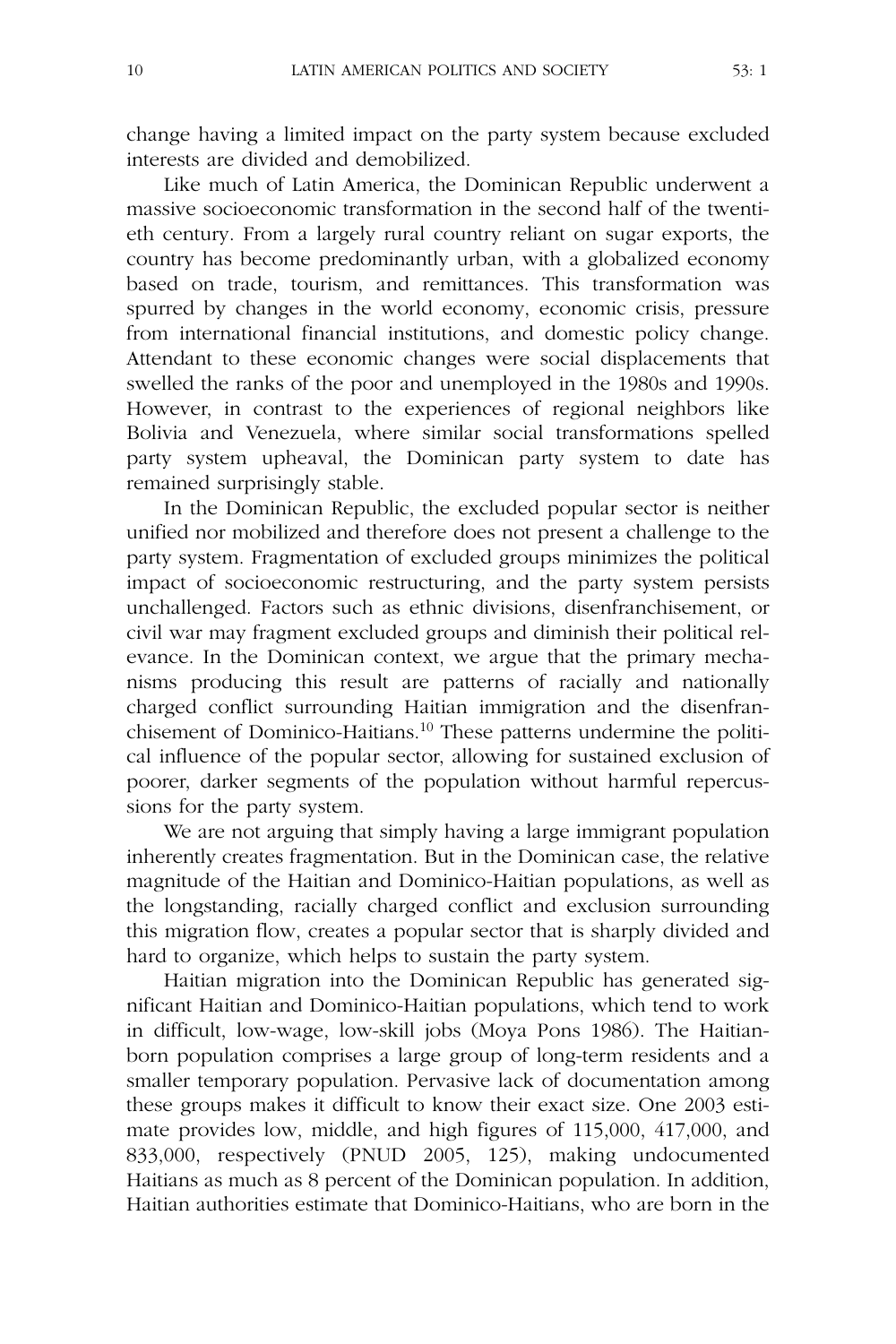Dominican Republic with one or two Haitian parents, number about 280,000, or approximately 5 percent of the voting-age population (Ferguson 2003). Together, Haitian migrants and Dominico-Haitians probably constitute about 10 percent of the population.

From a comparative perspective, this migrant group is particularly large and significant. Of the other Latin American countries for which data are available, only Costa Rica, where about 10 percent of the population is foreign-born, mostly from Nicaragua, approaches the Dominican level of inward migration (United Nations 2009). Costa Rica also joins the Dominican Republic as one of the few countries that has maintained a relatively stable party system despite the parties' ideological convergence, at least through 2008 (table 1). In addition, the 2006 Americas Barometer, conducted in 20 Latin American countries, found the highest intent to emigrate in Haiti: 65 percent of those surveyed said they planned to migrate within the next three years, with many presumably crossing into the Dominican Republic (Hiskey and Montalvo 2008). No other country reached 50 percent who intended to emigrate (e.g., Nicaragua showed only 20 percent), suggesting unmatched migration pressures on the Dominican Republic (Ferguson 2003).

But even more important than the relative size of the Haitian migration flow is the historically embedded and racially motivated conflict between Dominicans and Haitians (be they foreign-born or Dominicanborn). This deeply rooted divide, which is reinforced by the systematic and legal exclusion of undocumented Haitians and Dominico-Haitians, fosters the fragmentation of the popular sector between darker-skinned Haitians and their Dominican counterparts, minimizing their political relevance.

Haitian immigration has taken place in a context of distrust, prejudice, and exploitation. Building on a history of Haiti's invasion and occupation of the Dominican part of the island in the nineteenth century, a brutal massacre of Haitians on the border in 1937, and Trujillo's efforts to construct Dominican identity as juxtaposed against that of Haiti, a culture of entrenched prejudice against Haitians exists in the Dominican Republic (Howard 2001; Moya Pons 1993). While most Dominico-Haitians speak Spanish in their homes and identify themselves as Dominicans, they also report facing racism and mistreatment based on their Haitian ancestry (Silié et al. 2002). Dominican cultural attitudes remain strongly anti-Haitian (Morgan and Espinal 2009), and practices of segregation and intolerance perpetuate conflict surrounding national identity (Silié and Segura 2002). The history of conflict and ongoing prejudice against Dominicans of Haitian descent creates an atmosphere of fear (Silié et al. 2002).

This atmosphere undermines the potential political impact that a unified popular sector might have. "Prejudice and racism—disguised as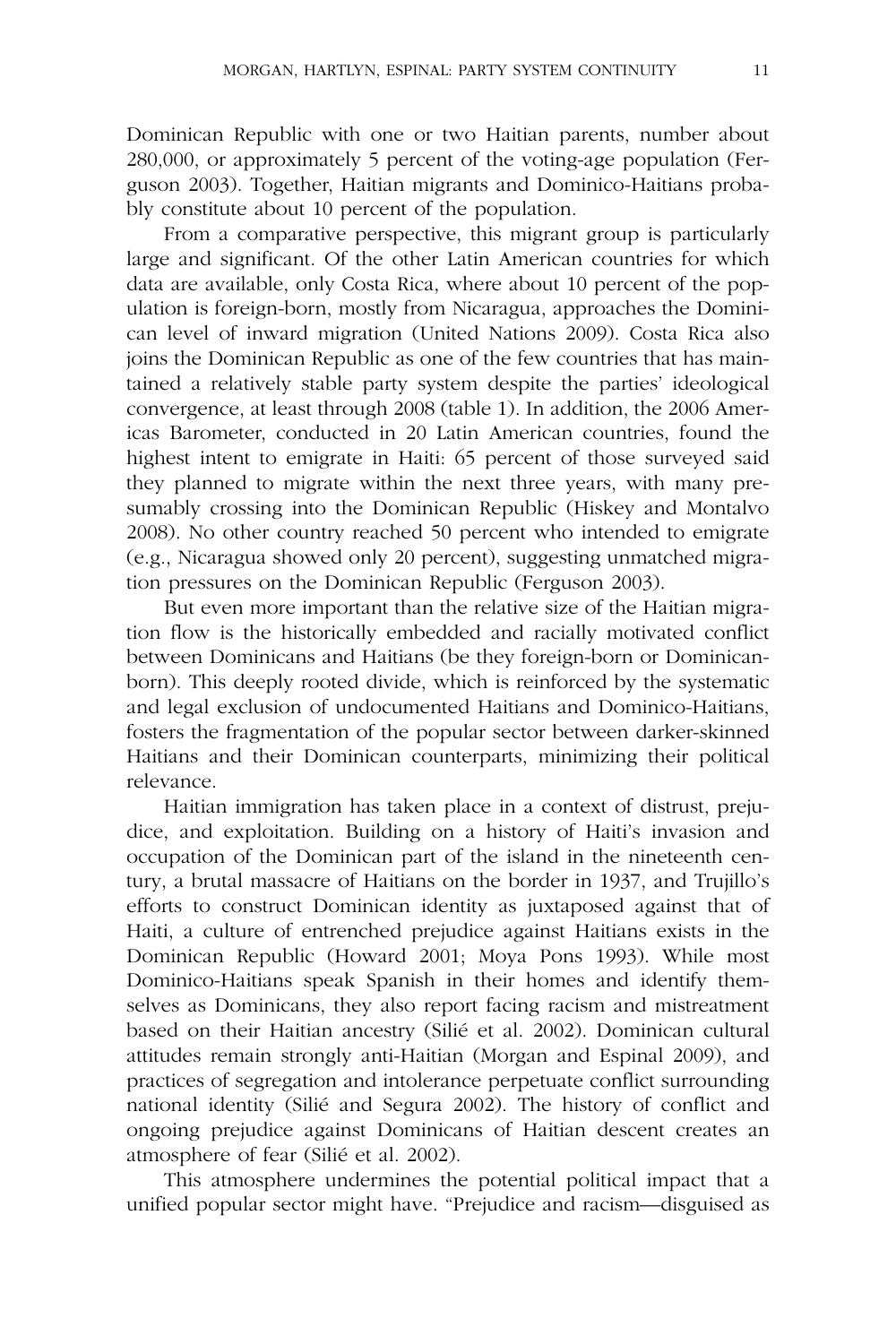antihaitianismo ideology—distract attention from class and economic issues" (Sagás 2000, 119). Race and nation have come to replace class as the leading influences in political discourse and in the formation of group identity (Howard 2001, 155). As a result, anti-Haitianism becomes an effective tool in the hands of the Dominican elite, enabling them to fragment and manipulate the popular sector using widely accepted discrimination (Sagás 2000).

One event that exemplifies how the elite can manipulate anti-Haitianism to influence politics is the 1994 presidential election (Ferguson 2003; Howard 2001; Sagás 2000). When it seemed that the darkskinned José Francisco Peña Gómez (PRD) might win, his opponents made his Haitian ancestry a campaign issue and "implied that the country's cultural identity, economic well-being—and even its very existence as a sovereign state would all be threatened by his victory" (Hartlyn 1998, 237).

Furthermore, those of Haitian ancestry face considerable obstacles to political participation, which limits any potential impact they might have on the party system and perpetuates the status quo from which they are systematically excluded. Undocumented Haitians are summarily denied political rights and have limited opportunities to obtain legal papers. For decades, Dominican authorities ignored various constitutions that established *jus solis* and refused to provide Dominico-Haitians born in the Dominican Republic the right to citizenship. Then, in 2005, the Supreme Court ruled that the children of undocumented immigrants born in the Dominican Republic did not have citizenship rights.11 This ruling affirmed the long-held informal practice of denying birth certificates to children of undocumented parents, a problem especially common in border areas.12 The new constitution, which was promulgated in January 2010, explicitly prevents the children of undocumented Haitian immigrants from claiming Dominican citizenship. The political significance of denying citizenship to Dominico-Haitians is profound, as both Haitian immigrants and their offspring face the same fate of "illegality" and permanent exclusion.

The scope of this exclusion is notable. Based on demographic and health surveys, Duryea et al. (2006) estimate that of six Latin American countries (Bolivia, Brazil, Colombia, Dominican Republic, Peru, Nicaragua), Dominican rates of underregistered births are the highest, at 25.8 percent. Unregistered births, which translate into lack of identity papers, affect poor Dominicans and Dominico-Haitians alike, but the provinces bordering Haiti are above the national average, with underregistration at almost 50 percent in one. The government seeks to perpetuate this practice of denying citizenship to Dominico-Haitians for political reasons, fearing that relaxing existing procedures would stimulate Haitian migration and that giving citizenship to Dominico-Haitians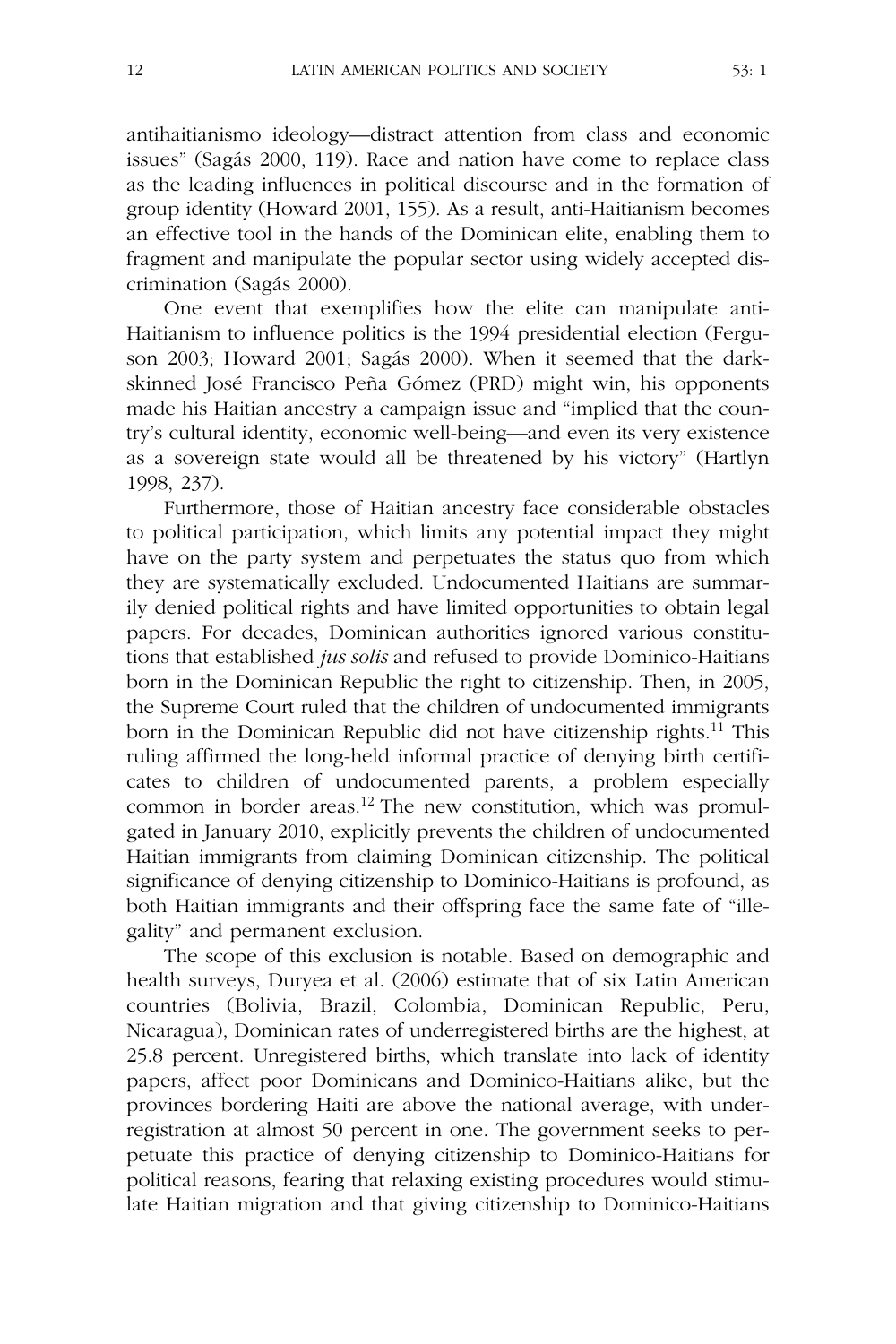would result in significant, unpredictable changes in election results (Ferguson 2003, 22).

The fragmentation and demobilization of the popular sector created by anti-Haitian sentiment and racially motivated prejudices, together with the legal exclusion of Dominico-Haitians and other poor Dominicans who lack identity papers, minimize the political influence of the popular sector in the Dominican Republic. As a result, existing parties can ignore that sector, and it does not present an opportunity for political outsiders to cultivate support. Therefore, we hypothesize that popular sector demobilization and explicit exclusion of Dominico-Haitians help to stabilize the existing party system. Because no traditional party takes a pro-Haitian stand or seeks to stop racially based prejudice, we do not expect the party system to reflect divisions along the issues of Haitian rights and discrimination; instead, we anticipate a lack of differences between party supporters and independents on these issues. The empirical analysis includes measures of support for Haitian rights and of respondents' discrimination experiences.13 But because these issues neither polarize the parties nor stir up independents, we expect to find no significant effects for these variables in the analysis.

In addition, we do not anticipate significant effects of race on partisanship. None of the traditional parties make race-based appeals, and most Dominicans, even those who are dark-skinned and have African features, are reluctant to identify as black or mulatto. Instead, most Dominicans identify as having indigenous or white ancestry (68 percent) (LAPOP 2008). Therefore, with the possible exception of the PRD, in which a black politician (Peña Gómez) reached the top leadership, we do not expect to observe significant differences in the racial composition of different partisan groupings.

#### **Dominicans Abroad Bolster the Traditional Parties**

We also consider how the transnational activities of the large Dominican community abroad may shape party system dynamics on the island. Some cross-national scholarship on emigration suggests that migrants are more likely to be dissatisfied with the status quo, which enables their exit to act as a safety valve, alleviating pressure for change (Hiskey and Montalvo 2008). Alternatively, some parties look to migrants abroad for financial and other forms of support, which reinforces traditional partisan ties (Graham 1997; Guarnizo 1998; Ostergaard-Nielsen 2003). In particular, the transnational activities of migrants from democracies on the periphery of the world economy, like the Dominican Republic, tend to reinforce rather than challenge power structures in sending countries (Itzigsohn 2000).

This pattern of migrants abroad stabilizing the status quo is an especially likely outcome in the Dominican context, where migrants' parti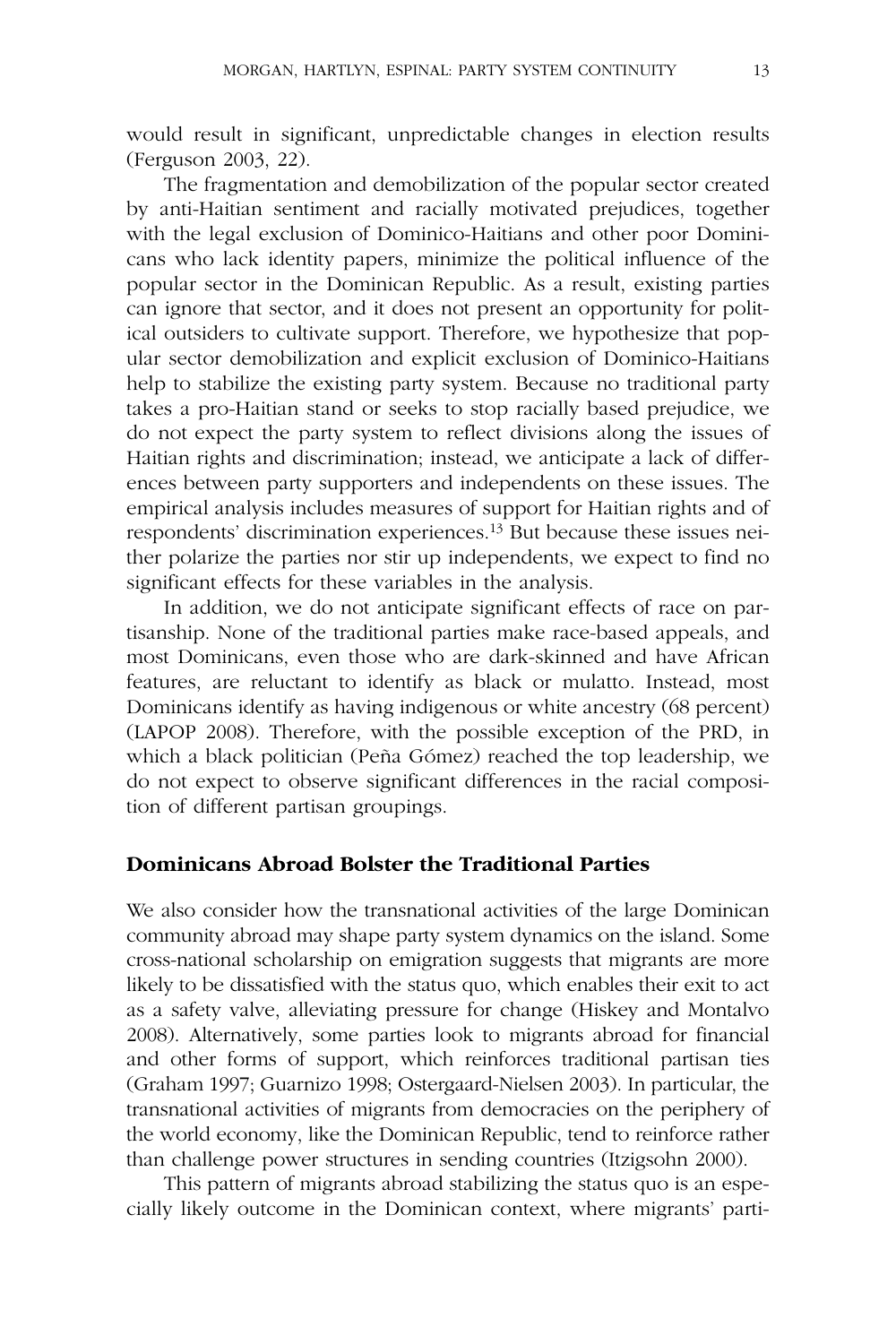san ties have been significant for several decades and remain highly developed. As scholars of transnational political practices suggest, the nature and impact of such activism vary considerably and are especially influenced by "contexts of exit and reception" (Portes 2003, 879). Therefore, we are not asserting that emigration and transnational practices are necessarily similar, much less inherently stabilizing. But they are likely to have this effect in the Dominican Republic, where migration emerged in a framework of strong party ties that remain important. We hypothesize that the nature of Dominican emigration enhances the likelihood that migration and remittances stabilize the party system (Duany 2004; Graham 1997; Itzigsohn 2000; Portes et al. 2007; Sagás 2004).

In the Dominican case, emigration has been highly politicized and rooted in strong party ties since the exit began in earnest in the 1960s. Under the Balaguer regime (1966–78), outmigration was facilitated by both Dominican and U.S. policy. The first major wave of migration was largely political in nature, motivated by the turmoil of the 1960s and facilitated by the U.S. occupation of the Dominican Republic (Grasmuck and Pessar 1991; Mitchell 1992; Torres-Saillant and Hernández 1998). Dissidents who feared persecution under Balaguer fled and gained relatively easy access to North American soil as the U.S. government collaborated with Dominican elites to help stabilize a friendly conservative regime (Duany 2004; Itzigsohn 2000).

Once in the United States, opposition parties began organizing there, and New York became a locus for Dominican party development (Itzigsohn 2000; Sagás 2004). At the same time, U.S. support for conservative leadership in the Dominican Republic led to a significant setback for the left, contributing to a rightward tilt in the party system. The PRD's eventual defeat of Balaguer in 1978 was clearly facilitated by the party's shift away from the left. Overall, the historical context of U.S.- Dominican relations helps us understand the conservative evolution of the Dominican party system and the nature of ties between Dominican parties and migrants.

The political character of the early waves of Dominican migration continues to shape the patterns of transnational activism in this migrant community (Portes et al. 2007). Furthermore, Dominican migrants gained the right of dual nationality in 1994 and the overseas vote in 1997, promoting their ongoing investment in party politics at home (Foner 2005; Sagás 2004). As the migrant population has grown, U.S. branches of the Dominican parties have played an increasingly important role in "financing political activities and mobilizing support" (Itzigsohn 2000, 1132; see also Graham 1997). Presidential candidates frequently make fundraising trips to New York and San Juan (Duany 2004, 42). For instance, in the 1994 election, Peña Gómez made 7 trips to New York in 13 months, raising hundreds of thousands of dollars, while Bal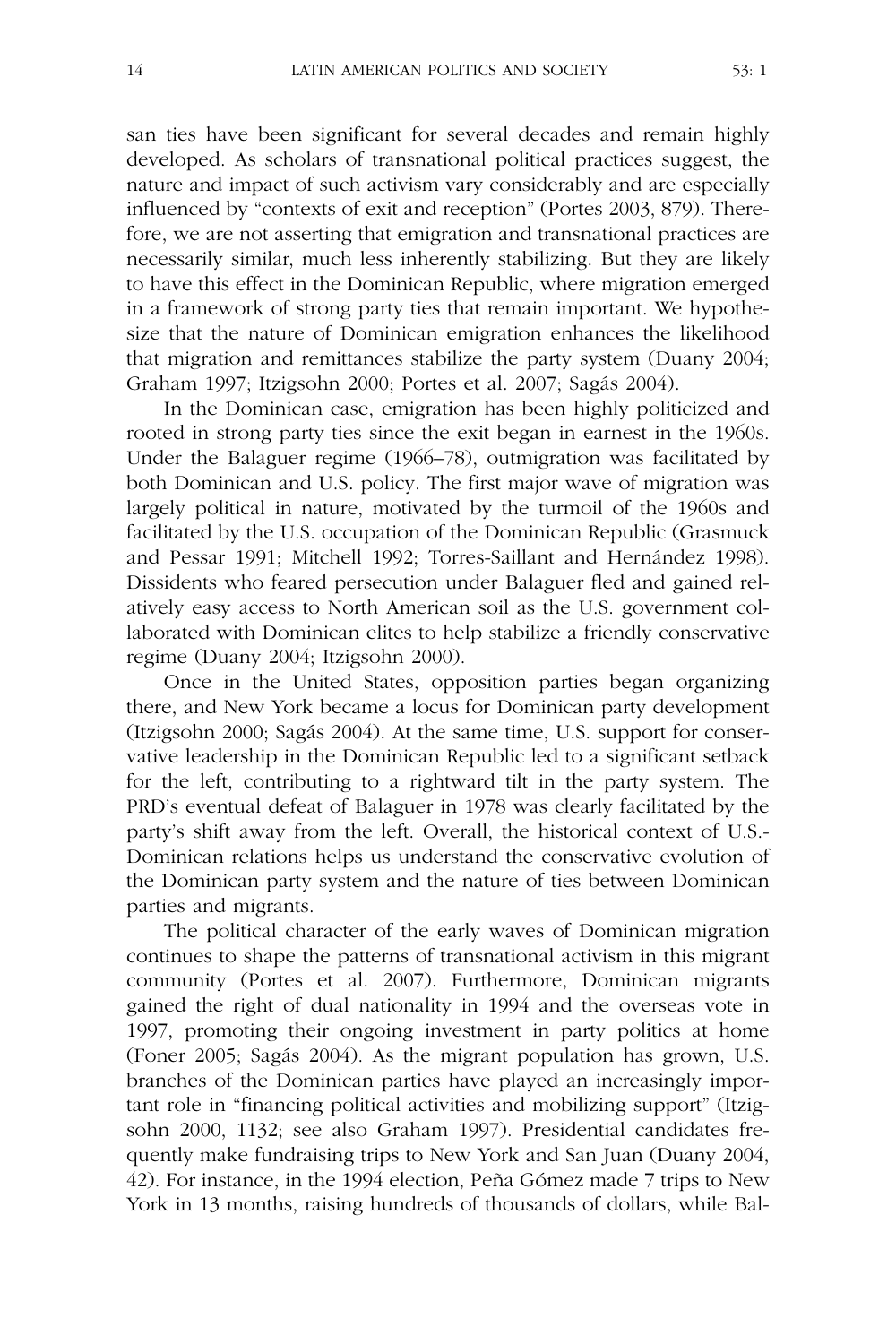aguer accessed remittances through the Dominican consulates (Sagás 2004, 58).14 In a phone survey of Dominicans in the Washington Heights neighborhood of New York City, 20 percent said they had been engaged in some form of transnational partisan activity, more than the rates of participation in other forms of transnational involvement (Pantoja 2005).

Dominicans living abroad are also more engaged in support of traditional party politics than their counterparts from the rest of Latin America. Considerable comparative research supports the view of the Dominican migrant community as unusually engaged in home-country party politics. Dominicans in the United States were far more likely to engage in party politics at home than Colombians, Salvadorans, Mexicans, and Haitians (Guarnizo et al. 2003; Itzigsohn 2000; Portes et al. 2007; Shain 1999).

In a survey of 90 transnational organizations in the Dominican, Colombian, and Salvadoran communities in the United States, Portes and his coauthors (2007) found that the PRD in New York had the largest reported membership, whereas Mexican migrants showed almost no transnational political participation. The limited transnational partisan activity of Mexican migrants is relatively recent and much smaller in scale than that of the Dominican community (Fussell 2004; Smith 2003).

Even the Salvadoran migrant community, which shares some features with the Dominican diaspora, is less politically active. El Salvador is the only Latin American country with an overseas population that rivals the Dominican as a proportion of their domestic populations.15 In both countries, early migration flows were politically motivated. However, the Salvadoran FMLN has focused on building its organization at home, and migrants lack trust in domestic institutions (Itzigsohn 2000). These patterns have led to a less significant role for parties among Salvadoran migrants than among Dominicans, for whom parties are central transnational organizations.

In light of the original political motivations of outmigration, sustained participation in transnational partisan activities, and parties with an active presence in the Dominican migrant community, Dominicans abroad involved with their home country are especially likely to be engaged in party politics (see Levitt 2001b). Also, given the strong ties that migrants have with both the PRD and the PLD, we expect that when Dominicans abroad influence domestic politics, they are likely to support these parties.

We assess migrant influence on the party system through financial ties to the island.16 Concomitant with Dominican outmigration has been growth in remittances to family members at home. Remittances are estimated at US\$2.7 billion per year—about 14 percent of GDP (World Bank 2006a, 98)—and constitute the country's largest source of foreign exchange (Shain 1999). Based on the 2002 census, the UNDP estimated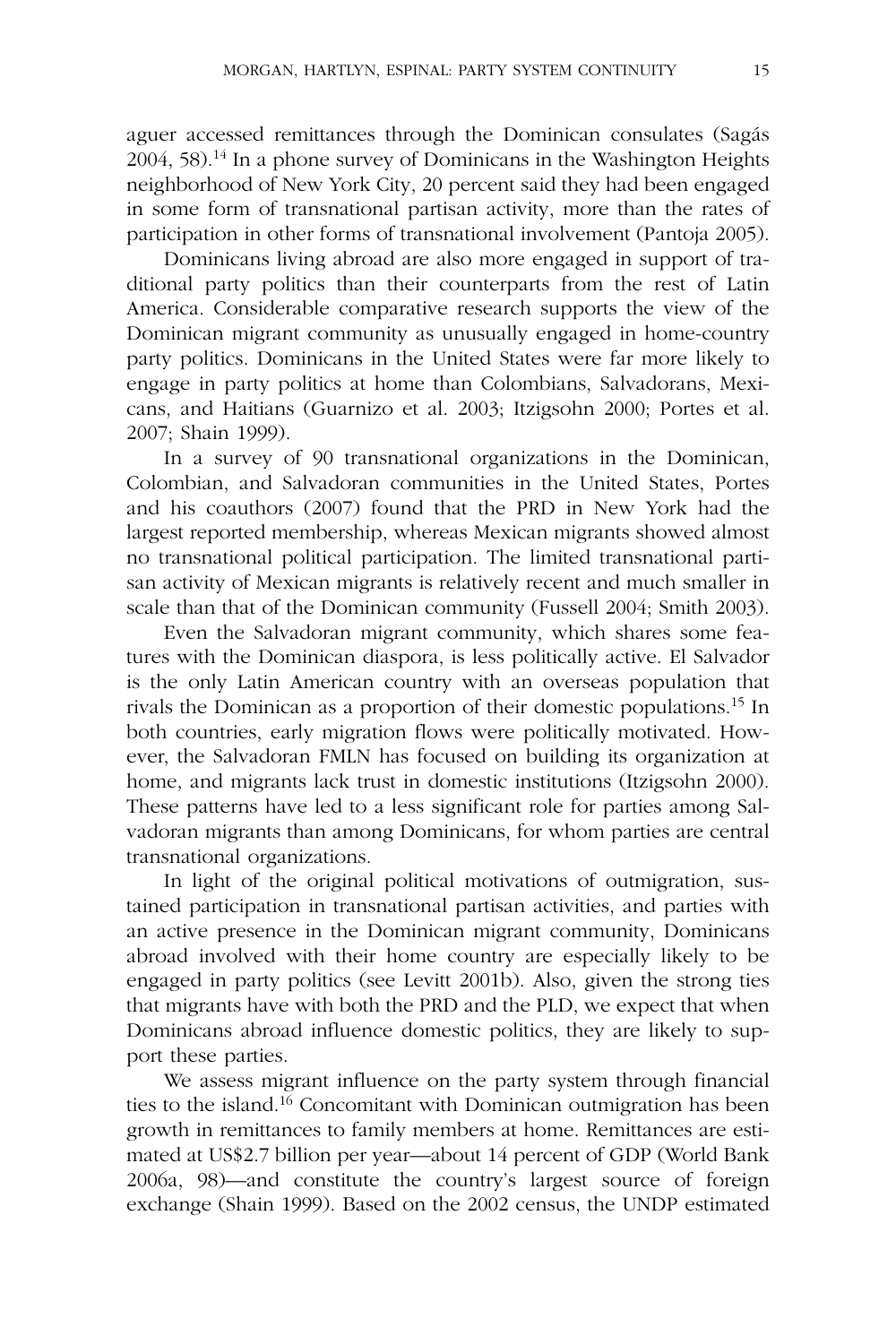that remittances reached 10.2 percent of all Dominican households, and on average the funds equaled 30 percent of these households' income. Other figures are much higher, estimating that as many as 38 percent of Dominican adults receive remittances regularly (Duany 2008; World Bank 2006a).

The scope of Dominican remittances becomes clear when placed in regional perspective. In the 2008 Americas Barometer, 19 percent of Dominicans reported receiving remittances. Only four countries had significantly higher rates: El Salvador, 27 percent; Haiti, 49 percent; Jamaica, 40 percent; and Guyana, 35 percent. Dominican per capita remittance flows are the fourth-highest in the region, after Jamaica, Guyana, and El Salvador (Duany 2008).

Given Dominican migrants' documented support of the traditional parties, it follows that those receiving remittances from abroad would hold similar attitudes. Also, remittances strengthen the economic situation for those who receive them and for the nation as a whole (Durand et al. 1996; Guarnizo 2003; Smith 2003). Thus, we argue that the transmission of remittances may bolster the traditional parties by promoting support for migrants' political goals, providing resources for campaigns, and limiting individual remittance recipients' desire to mobilize against the status quo (Graham 1997; Guarnizo 1998; Levitt 2001a; Shain 1999). Due to the historical evolution of Dominican migration, we expect that those who receive remittances will be more likely to support a major party, especially the PRD or PLD, than to be independents.17

# **DOMINICAN PARTY SYSTEM STABILITY: MULTIVARIATE ANALYSIS**

To test these hypotheses concerning the factors that promote party system stability in the Dominican Republic, we analyze why Dominicans support one of the three parties in the existing system, as opposed to being independent. Public support for the traditional parties is a pivotal element in the system's stability. By exploring the microlevel underpinnings of party system continuity, we gain insight into why citizens continue to support the major Dominican parties, stabilizing the status quo. Specifically, we analyzed Dominicans' partisanship in the 2008 Americas Barometer survey (LAPOP 2008).18 We also engaged in supplementary analysis of the 2006 LAPOP and 2004 DEMOS surveys.19

Based on the hypotheses detailed above, the analysis considers four major sets of variables in explaining Dominican partisanship. It includes measures of ideology and economic evaluations, to assess the effects of ideological and valence programmatic linkages; public employment and seeking partisan assistance to resolve personal problems, to test the influence of clientelism; support for Haitian rights, experiences of dis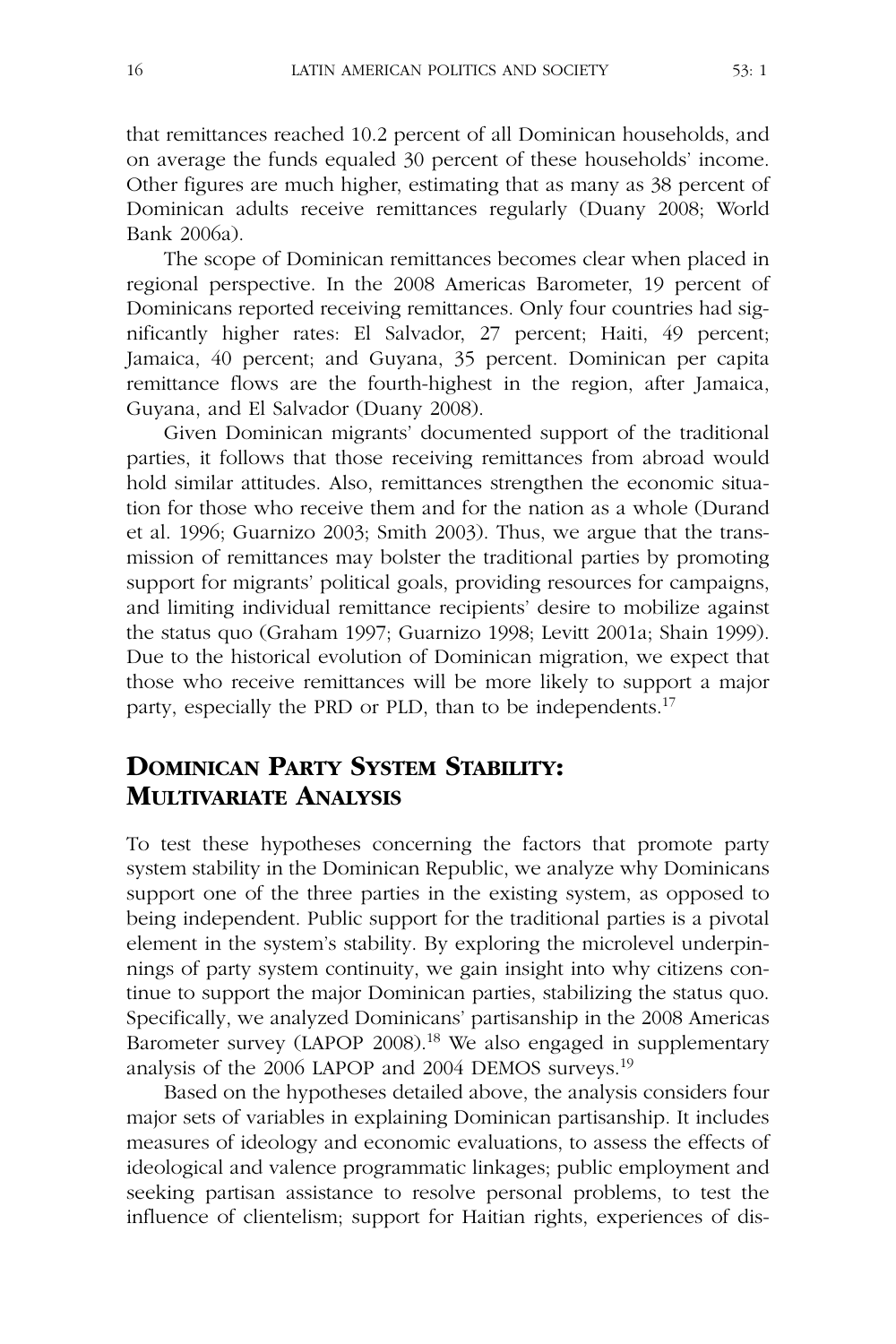crimination, and race, to examine the impact of social fragmentation; remittance receipts, to test the influence of migrants abroad. Our theoretical discussion above leads us to expect that right ideology, positive economic evaluations, public employment, seeking assistance, and receiving remittances increase support for the traditional parties. Meanwhile, we anticipate that the social fragmentation created by nationally and racially charged Haitian immigration will translate into little to no party system effect for Haitian rights, discrimination, and race. Since no party advocates for Haitian rights even though the plight of Haitians is highly publicized, and no party speaks against racial discrimination, we do not expect these factors to have any impact on party politics at all. We also included education, sex, urban residence, income, and religiosity as control variables.

#### **Discussion**

To test these hypotheses, we used multinomial logit analysis to compare people who identified with each of the three major parties—PRD, PLD, and PRSC— to people who did not hold partisan ties.<sup>20</sup> An initial examination of the findings in table 2 demonstrates that the analysis supports our expectations.21 But because logit coefficients are not easily interpreted, we calculated simulated predicted probabilities using Clarify (King et al. 2000). These probabilities are presented in table 3 for all the significant findings.

The scores tell the change in the probability of a respondent's belonging to the associated category of the dependent variable when moving from the lowest to the highest observed score on the independent variable of interest, holding all other variables to their appropriate measure of central tendency. Table 3 helps us discern not only a variable's statistical significance but also the size of its effect on partisanship.<sup>22</sup>

As anticipated, right ideology dominates the party system. Independents position themselves significantly to the left of the traditional right party, the PRSC, and the former left option, the PLD. The ideological divide between independents and PLD partisans is large: being on the far right increases the probability of PLD support by 26 points, a notable change.23 These findings indicate that those on the right are likely to find ideological linkage through the existing parties, while those on the left are not. As the data in table 1 also suggest, ideological differences are not an important element of the party system.

But ideological differentiation is not the only programmatic strategy that parties may use in appealing to voters. We have also hypothesized that policy responsiveness, measured using positive economic evaluations, fosters support for the party system, especially the incumbent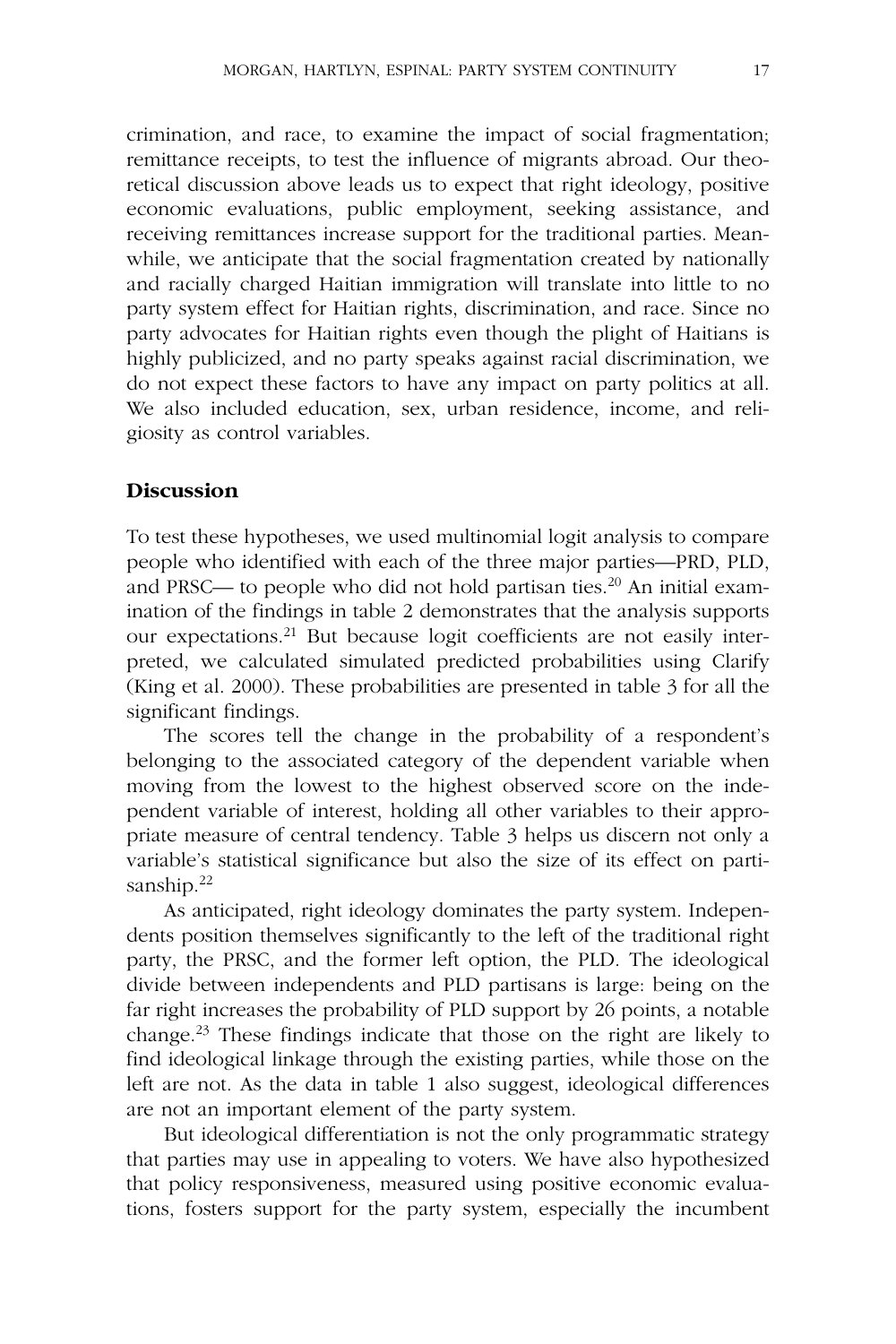|                                      | PRD              | PLD              | PRSC              |
|--------------------------------------|------------------|------------------|-------------------|
| Programmatic Appeals                 |                  |                  |                   |
| Right Ideology                       | .04              | $.13**$          | .08 <sup>†</sup>  |
|                                      | (.03)            | (.03)            | (.05)             |
| <b>Economic Evaluations</b>          | $-.53**$         | $.73**$          | $-.20$            |
|                                      | (.10)            | (.07)            | (.15)             |
| Clientelist Appeals                  |                  |                  |                   |
| Public Employee                      | .50              | $.96**$          | $-.26$            |
|                                      | (.37)            | (.29)            | (.78)             |
| Sought State Help to Resolve Problem | $.19*$           | $.15*$           | $.24^{\dagger}$   |
|                                      | (.09)            | (.07)            | (.13)             |
| Social Fragmentation                 |                  |                  |                   |
| Support for Haitian Rights           | $-.10$           | $-.04$           | $-.02$            |
|                                      | (.08)            | (.07)            | (.15)             |
| <b>Experienced Discrimination</b>    | $-.17$           | $-.12$           | .19               |
|                                      | (.24)            | (.20)            | (.38)             |
| Exit and Loyalty                     |                  |                  |                   |
| Receive Remittances                  | $.77**$          | $.68**$          | .51               |
|                                      | (.21)            | (.19)            | (.35)             |
| Sociodemographic Factors             |                  |                  |                   |
| Race: Black <sup>a</sup>             | $.60*$           | .06              | .39               |
|                                      | (.30)            | (.25)            | (.43)             |
| Race: Mulatto <sup>a</sup>           | .43              | .20              | $-.53$            |
|                                      | (.33)            | (.29)            | (.60)             |
| Race: Indio <sup>a</sup>             | .33              | .10              | $-.18$            |
|                                      | (.28)            | (.20)            | (.38)             |
| Race: Other <sup>a</sup>             | $-.21$           | .13              | $-19.0$           |
|                                      | (1.09)           | (.84)            | (115)             |
| Education                            | $.04^{\dagger}$  | .00              | $-.01$            |
|                                      | (.02)            | (.02)            | (.04)             |
| Female                               | $-.30^{\dagger}$ | $.38**$          | $-.16$            |
|                                      | (.17)            | (.14)            | (.28)             |
| Urban                                | .12              | $-.18$           | $-.65*$           |
|                                      | (.19)            | (.16)            | (.28)             |
| Income                               | $-.05$           | .01              | .04               |
|                                      | (.04)            | (.03)            | (.07)             |
| No Religion                          | $-.41$           | $-.41^{\dagger}$ | $-1.20^{\dagger}$ |
|                                      | (.26)            | (.22)            | (.62)             |
| Constant                             | $-.12$           | $-2.63**$        | $-1.52*$          |
|                                      | (.45)            | (.41)            | (.71)             |

Table 2. Multinomial Logit Analysis of Dominican Partisanship, 2008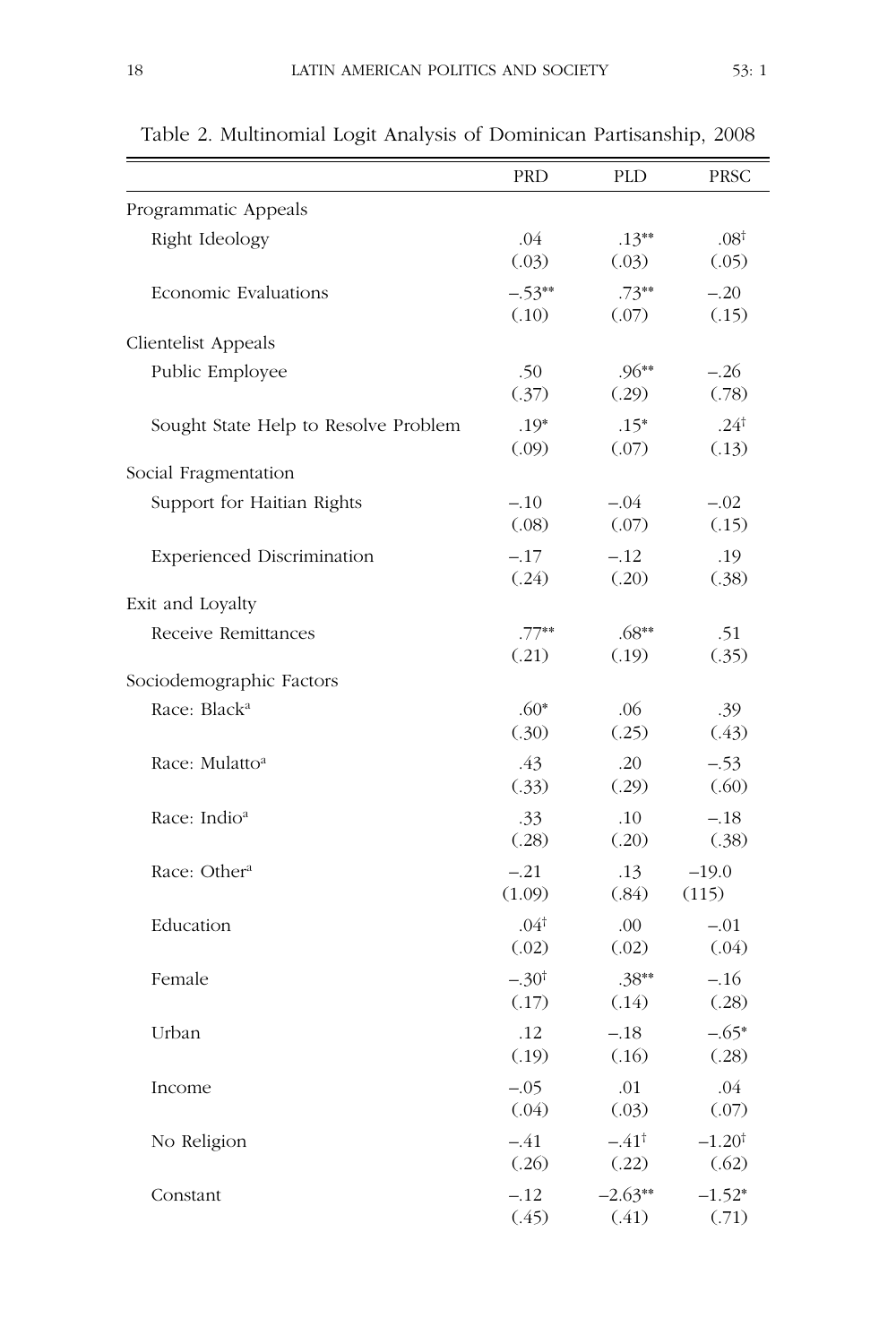|                                                       | <b>PRD</b> | PLD | PRSC. |
|-------------------------------------------------------|------------|-----|-------|
| Log likelihood = $-1569.47$                           |            |     |       |
| Likelihood ratio $(d.f.) = 481.13 (64)$ <sup>**</sup> |            |     |       |
| Pseudo R-squared = $.14$                              |            |     |       |
| $N=1,507$                                             |            |     |       |

Table 2. (continued)

aReference: White

Notes: Dependent variable reference category: independents. Results for 8 people affiliating with other parties not shown. S.E. in parentheses;  $\dagger$  p < .10; \* p < .05; \*\* p  $< 0.01$ .

party. The analysis bears out this expectation. In fact, the positive influence of economic evaluations on support for the PLD is the single largest effect. Although other variables have substantively important influences on partisanship, moving from very negative to very positive perceptions of economic performance increases the likelihood of affiliation with the PLD by 68 percentage points. Meanwhile, people with negative assessments of the economy are much more likely to affiliate with the PRD, which is the major opposition party, or to be independents. Effective economic policy responsiveness has bolstered the continuity of the Dominican party system.24

The analysis also confirms that clientelism contributes to stabilizing the system. Public employees are likely to have received their jobs through patronage, given the politicization of the Dominican state, and are therefore much more inclined to support the governing PLD than to be independents. Being a public employee increases the probability of supporting the PLD by almost 20 points. Patronage through public employment has a substantively important effect, stabilizing the status quo.<sup>25</sup>

In addition, respondents who sought help from a party or state official in Congress, local government, or the national bureaucracy are significantly more likely to support the PLD, PRD, or PRSC than to be independent. The effects here are not as large as those of public employment, but seeking partisan assistance decreases the probability of being independent by .16. This form of clientelism helps all the existing parties, suggesting that they each build support through exchangebased ties. This is not an inconsequential effect, particularly considering that this variable is a crude measure of the underlying concept of clientelist exchange. Between the variables of public employment and seeking partisan assistance, it is clear that clientelism remains an important form of linkage that benefits the traditional parties.

The analysis further shows that the transnational actions of Dominicans abroad reinforce the traditional party system. Early Dominican migrants sought to escape political repression under Trujillo and Balaguer;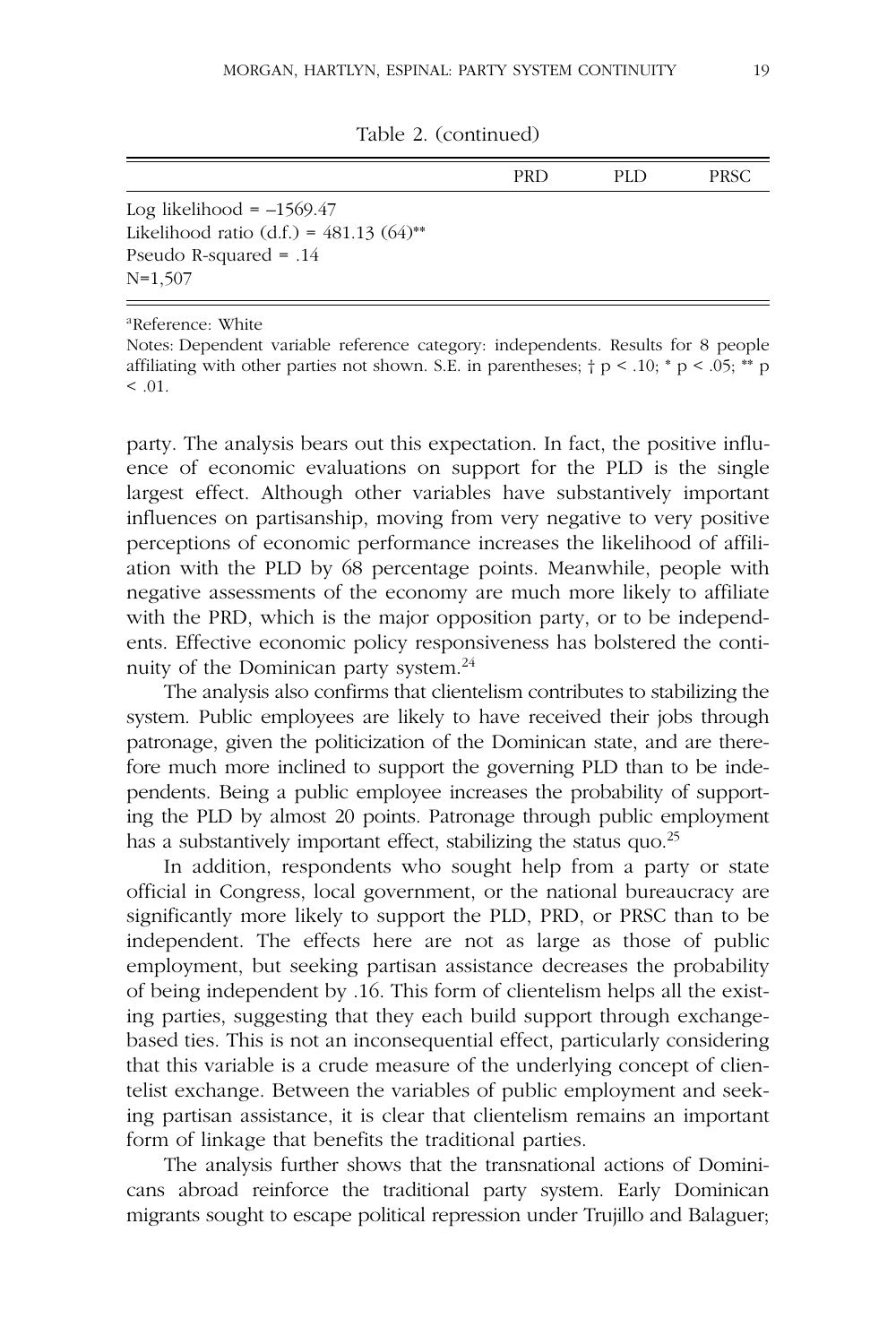|                                | Independents | <b>PRD</b>               | PLD    | <b>PRSC</b> |
|--------------------------------|--------------|--------------------------|--------|-------------|
| Programmatic Appeals           |              |                          |        |             |
| Right Ideology                 | $-.23$       | $\overline{\phantom{a}}$ | .26    | .01         |
| Economic Evaluations           | $-.31$       | $-.32$                   | .68    |             |
| Clientelist Appeals            |              |                          |        |             |
| Public Employee                | $-.16$       |                          | .19    |             |
| Sought Help to Resolve Problem | $-.16$       | .06                      | .08    | .03         |
| Exit and Loyalty               |              |                          |        |             |
| Receive Remittances            | $-.13$       | .04                      | .09    |             |
| Sociodemographic Factors       |              |                          |        |             |
| Race: Black <sup>b</sup>       | $-.05$       | .07                      |        |             |
| Education                      | $-.02$       | .09                      |        |             |
| Female                         | $-.04$       | $-.06$                   | .12    |             |
| Urban                          | .04          |                          |        | $-.02$      |
| No Religion                    | .10          |                          | $-.07$ | $-.02$      |

Table 3. Changes in Predicted Probability Based on Significant Effects from Multinomial Logit Analysis of Partisanship

aDashes indicate insignificant effects.

bReference group: White

Note: Only those effects shown to be significant in the multinomial logit analysis presented in table 2 are reported here. Cell values represent change in the probability of belonging to the relevant group when moving from the minimum to the maximum value on the relevant independent variable with all other independent variables set to their appropriate measures of central tendency.

exiled PLD and PRD leaders built U.S. organizations; and later migrants connected to these pre-existing political networks. Given these politicized features of Dominican migration flows, we expect a positive relationship between remittances and support for the existing parties. In the analysis, we find that respondents who receive remittances are more likely to support the PLD, with a probability increase of .09, or the PRD, with a probability increase of .04. Those who do not receive remittances are 13 percent more likely to be independents. Emigration from the Dominican Republic and migrants' ongoing partisan ties provide not only financial but also popular support to the parties, promoting system survival.

We also hypothesized that nationally and racially charged conflict surrounding Haitian immigration into the Dominican Republic undermines the unity of the popular sector and inhibits efforts at mobilization around a new political movement, which could destabilize the party system. The disenfranchisement of Dominico-Haitians pushes them out of the Dominican political system entirely, while also creating popular sector divisions. Both patterns support the status quo by limiting challenges to the major parties.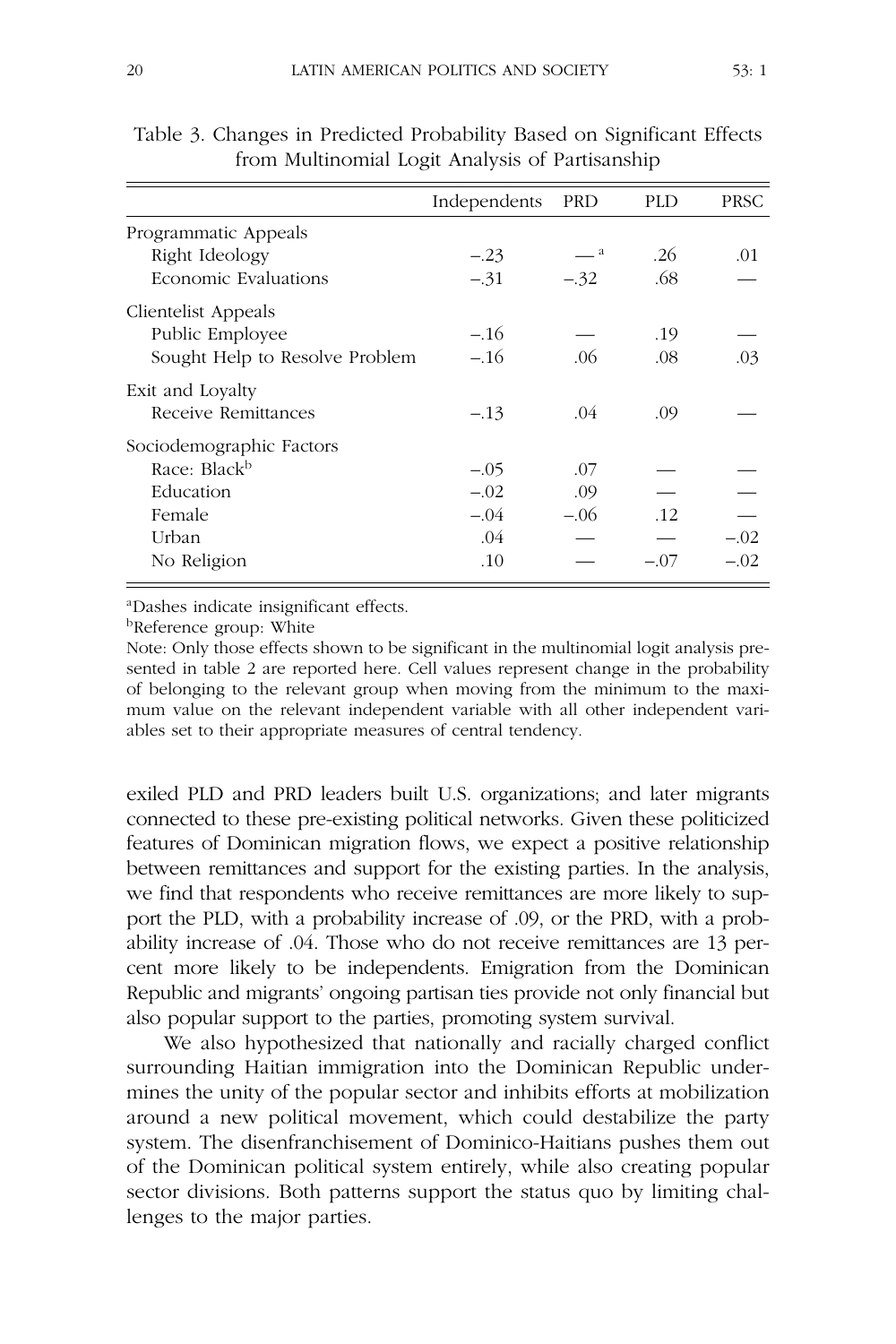The issues of Haitian rights and racial discrimination are not politicized cleavages that mobilize sectors of the Dominican electorate; indeed, they are not reflected at all in the party system, as all the major parties advocate similar anti-Haitian stances. The "Haitian issue" is not a cleavage dividing supporters of the major parties. Moreover, given how Dominican national identity has been built in opposition to Haiti, neither is it a latent issue that distinguishes independents from partisans. Because Haitian migration remains an issue that unites all "true" Dominicans and undermines the formation of class identity, we do not expect any significant differences across partisans and independents on the issues of Haitian rights and exposure to discrimination.

The analysis supports our expectations. We find no significant differences in partisanship between those who have faced discrimination and those who have not. Level of support for Haitian rights also has no significant effect, indicating that these issues are not politicized in the Dominican party system and also do not distinguish independents from partisans.

The only party that has historically shown any willingness or ability to attract support based on these largely silent issues of race and nation is the PRD. Being black increases the probability of backing the PRD by .07. With the black Dominico-Haitian Peña Gómez at the helm of the PRD from the mid-1970s until his death in 1998, this party built up some support among the small proportion of Dominicans who identify as black (18 percent in the survey). But even the PRD has not attempted to politicize racial discrimination or Haitian rights, opting instead to attract a small amount of support through racial identity while preserving the status quo by explicitly avoiding a pro-Haitian stance. Because of how race and the Haitian issue are intertwined, it is extremely difficult for a party to mobilize supporters around these concerns without creating internal party problems, as well as uncontrollable fissures that could threaten all the parties. Therefore, the parties remain united in their support for constraining citizenship for Dominico-Haitians and in their concerns about Haitian migration.

# **CONCLUSIONS: LINKAGE, FRAGMENTATION, AND REMITTANCES AS PARTY SYSTEM STABILIZERS**

This study has assessed the extent to which accounts of party system change and collapse also provide insight into cases in which systems have remained stable despite a lack of ideological differentiation between parties, highlighting the specific causal mechanisms at work in the Dominican context. The analysis indicates that theories of party system change also help explain continuity. Despite an absence of ideological options, the Dominican parties have managed to sustain some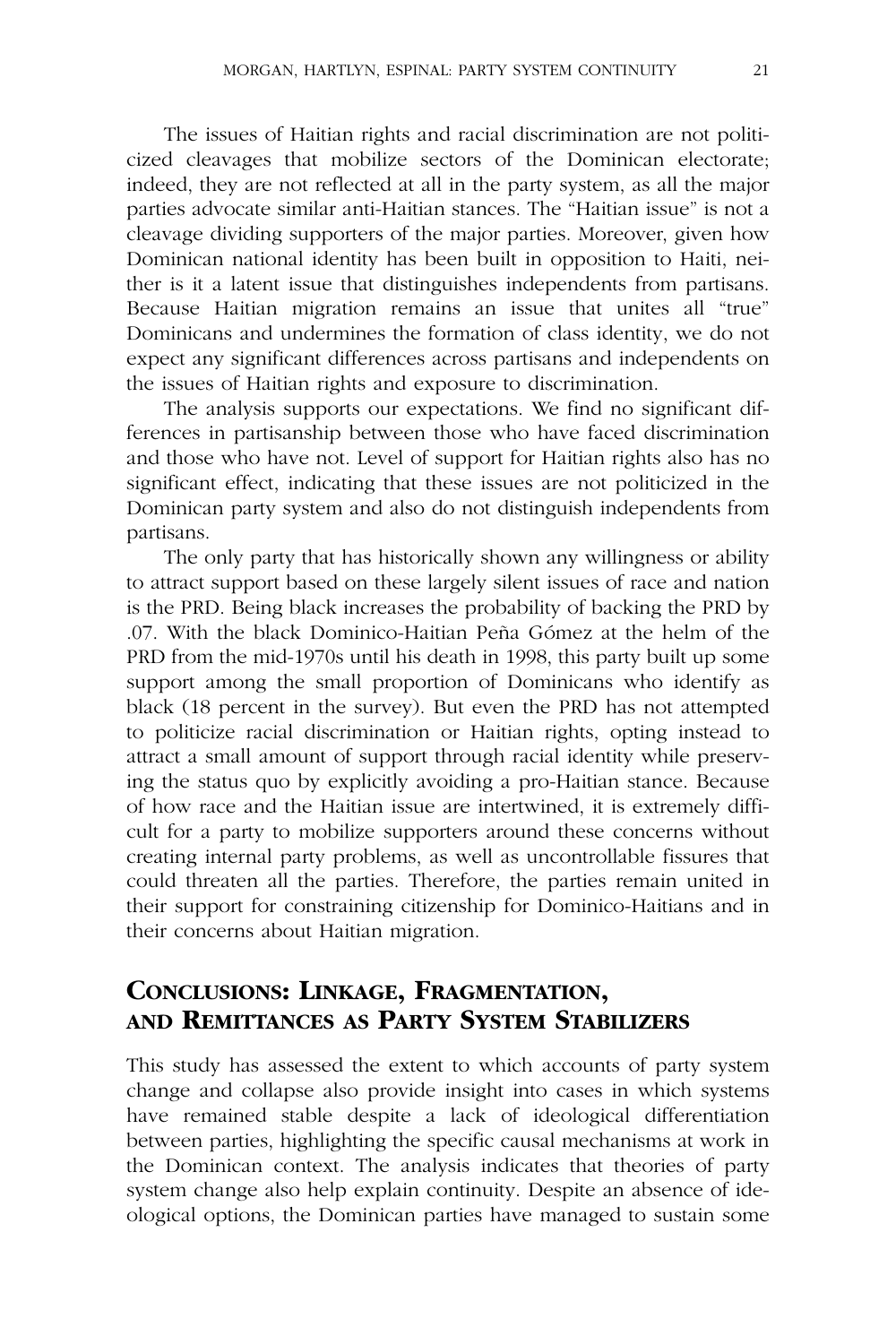programmatic linkage through economic policy responsiveness, particularly by the governing PLD.

Dominicans who evaluated the economy positively were much more likely to support the incumbent party, stabilizing the status quo. This finding reiterates what previous scholarship has found concerning neoliberal reforms; namely, that the extent or nature of the reforms themselves does not directly determine party dynamics, but rather it is government's success or failure in alleviating the crisis that shapes party support. Furthermore, the parties' ability to sustain the flow of clientelist benefits has provided a steady base of support among public employees and other partisan clients. Despite the problems exchange-based linkage might pose for the quality of representation and accountability, clientelism helps to sustain parties, as long as resources are sufficient to meet demand.

Together, these findings concerning programmatic and clientelist appeals support previous research that emphasizes the significance of linkage maintenance for party system survival, or alternatively, linkage decay for system change or collapse (Kitschelt 2000; Lawson 1988; Levitsky 2007; Morgan forthcoming). Scholarship on party and system decay emphasizes how parties' inability to sustain linkage opens doors to their opponents. For instance, the traditional parties in Uruguay lost their capacity to satisfy escalating demand for material exchanges, which provided an opportunity for the growth of Frente Amplio (Luna 2007). In Venezuela, the parties allowed programmatic, corporatist, and clientelist linkages to fail, giving Hugo Chávez a foothold in the oncestable polity (Burgess and Levitsky 2003; Morgan 2007, forthcoming). And in Bolivia, the traditional parties converged around neoliberalism and saw their clientelist resources fall short of demand, which contributed to Evo Morales's rise to power (Barr 2005; Birnir and Van Cott 2007). Alternatively, the Dominican parties' ability to sustain linkage through both policy responsiveness and clientelism promotes system stability. The scholarship on party system change, together with our insights concerning Dominican stability, indicates that maintaining linkage is crucial for party system collapse, adaptation, and continuity.

This study also explored the theoretical insight that the manner in which social structure is translated into the political system has profound implications for the relationship between social change and party system dynamics. In countries such as Bolivia, Ecuador, and Venezuela, where economically and ethnically excluded groups have become unified and politicized, the party systems have experienced major convulsions (Barr 2005; Roberts 2003; Van Cott 2005). But in countries like the Dominican Republic, where excluded sectors are fragmented and demobilized, these groups are much less likely to destabilize the party system.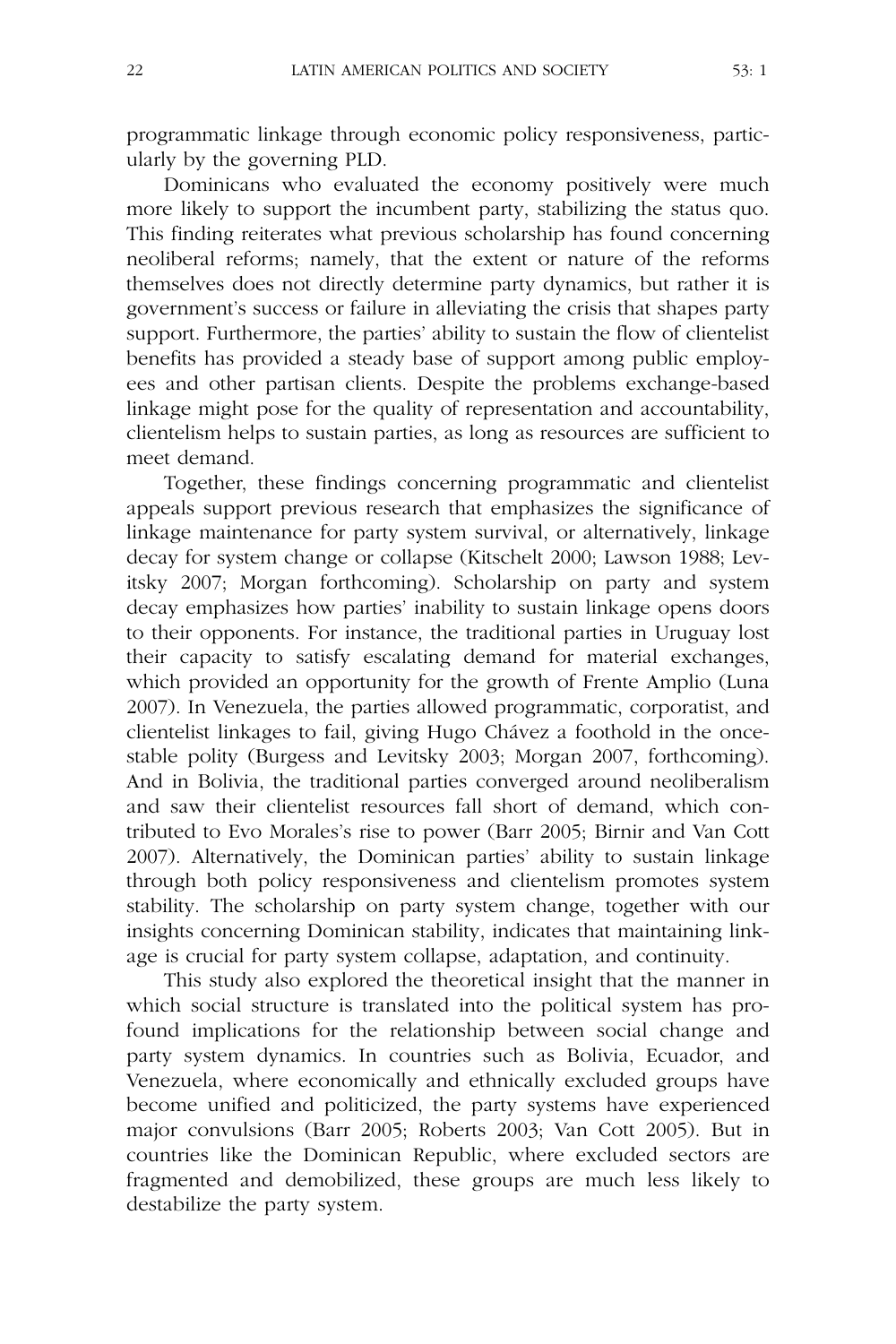In the Dominican context, the popular sector is divided by racially and nationally charged conflict surrounding issues of Haitian immigration and citizenship. These schisms inhibit the creation of a broad coalition among the poor and facilitate the parties' focus on delivering limited clientelist benefits only to the smaller group of enfranchised poor without facing electoral repercussions for ignoring Haitian immigrants, their descendants, and other disenfranchised Dominicans. The empirical analysis supports these claims.We found no differences between party sympathizers and independents in their support for Haitians' rights or their experiences with discrimination. These issues do not divide the parties, and independents are not calling for some party to take pro-Haitian or antidiscrimination positions. Instead, anti-Haitian rhetoric unites Dominicans regardless of social class or partisanship, limiting the opportunity for political outsiders to mobilize an electoral threat to the party system built on a coalition of excluded sectors.

This is not to argue that immigration patterns are necessary for fragmentation, nor that immigration inherently creates fragmentation. Instead, in some contexts, such as the fractious Haitian-Dominican dynamic, immigration may serve as a causal mechanism, creating division among excluded sectors, which minimizes the likelihood that their continued exclusion will undermine the party system. Popular sector fragmentation also seems to have protected the stability of other Latin American party systems that lack ideological differentiation. Table 1 identifies two other systems that followed this pattern of stability despite ideological uniformity in 2008: Costa Rica and Panama. In both, the popular sector is significantly divided or demobilized.

Several factors may have generated this division and demobilization, but in both cases, immigration patterns appear to contribute. Costa Rica has attracted many Nicaraguans who migrated seeking economic opportunity and escaping the turmoil created by their country's civil war. Nicaraguan immigrants have tended to fill lower-paying jobs in agriculture, construction, and informal retail, competing with poor Costa Ricans. As a result of this immigration flow, relations between Costa Rica and Nicaragua have been strained, and anti-Nicaraguan sentiment is widespread (Mahler and Ugrina 2006). Earlier immigrants from the West Indies into Costa Rica's Puerto Limón region also maintain a separate identity, further dividing society (Maingot 1994).

Panama has a similar enclave of West Indian and other migrants in the Canal Zone, and these migration flows, together with more recent pressures from Colombians seeking asylum, have contributed to popular sector fragmentation in Panama as well (Mahler and Ugrina 2006; Maingot 1994). Of course, immigration is not the only factor that may divide and demobilize excluded sectors; several causal mechanisms may promote these outcomes. In Panama, analysts have emphasized how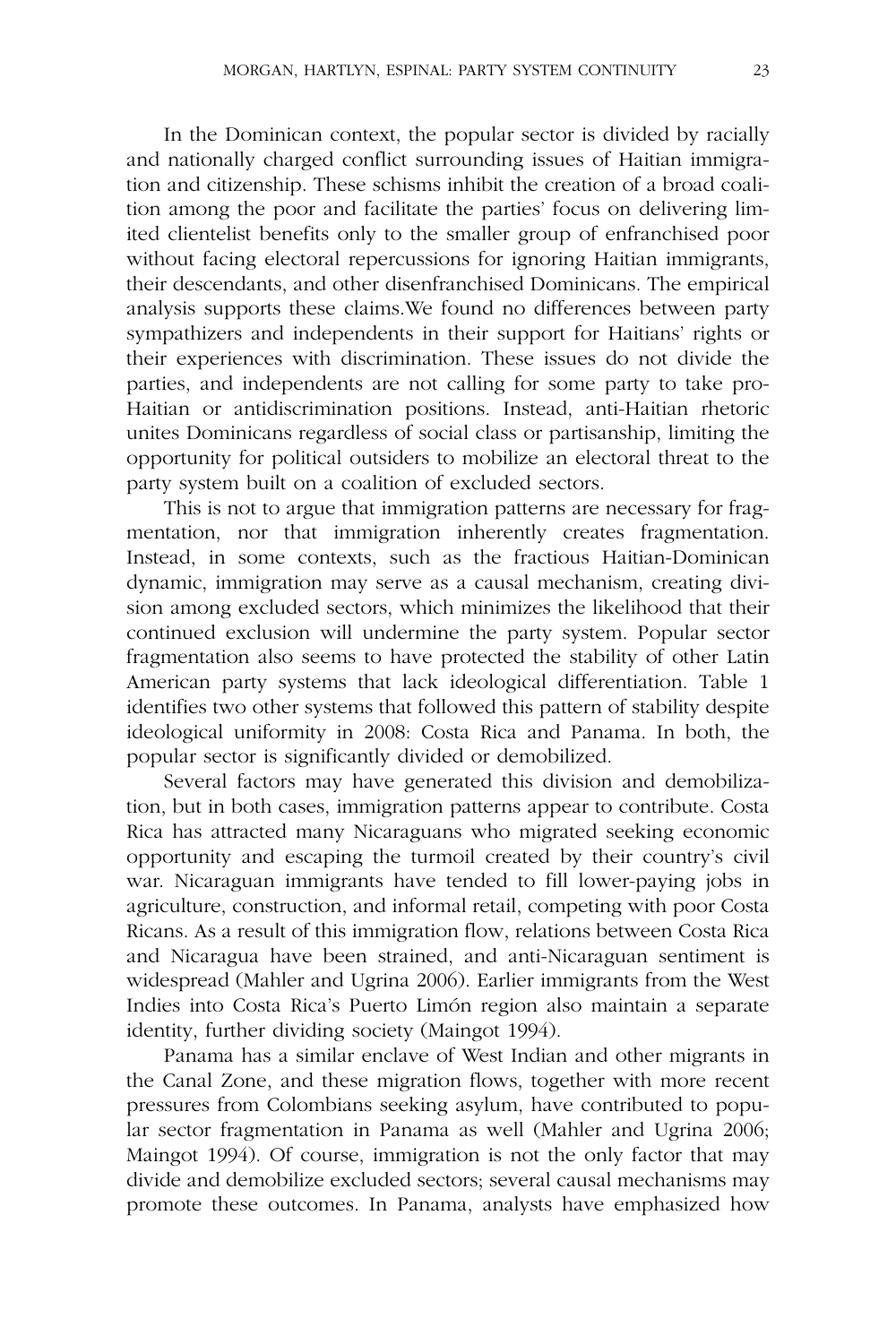the concentration of poverty among the indigenous population creates a dual exclusion based on poverty and ethnicity, which exacerbates the political irrelevance of these groups (Pérez 2008).

We have specified how the particular nature of Dominican exit migration promotes system continuity. Significant Dominican migration began in a highly politicized context, and both the PRD and the PLD built party organizations in the United States, away from the repressive reach of Trujillo and Balaguer. Subsequent Dominican migrants entered already politicized networks in support of these parties, making the Dominican community abroad one of the most active in transnational party politics. The analysis confirms that Dominican migrants' engagement with their home country promotes party system stability. The Dominican case stands out in this regard because of the uniquely politicized and partisan nature of the Dominican migrant community. Additional research will be required to explore the party system effects in other contexts where this relationship between migrants and the parties at home is also found.

This study thus has identified general factors that promote party system stability, and has specified and provided empirical evidence in support of the ways these factors have operated in the Dominican context. In general, sustaining programmatic and clientelist linkage bolsters support for the traditional system; and a fragmented, demobilized popular sector makes it difficult for potential challengers to emerge and threaten the existing party system. Furthermore, in the Dominican context, the nature of exit migration provides additional support for the traditional parties. Future threats to economic policy success and clientelist benefit provision might undermine linkage in the Dominican system. Likewise, popular sector mobilization and unification that somehow overcomes racist and nationalist conflict would pose an ominous hurdle for the party system to navigate. But for now, linkage maintenance, fragmentation of the poor, and loyal support from Dominicans abroad enable this conservative, ideologically undifferentiated party system to persist.

### **NOTES**

1. The Americas Barometers, conducted by LAPOP across the Western Hemisphere using face-to-face interviews, are national probability samples of voting-age adults.

2. In the first group, neither the current governing nor major opposition parties existed when the democratic transition took place, and significant leftright differentiation exists. In group 2, traditional parties remain but important new parties have entered the system, and significant ideological differentiation is present. In group 3, the same major parties have remained influential since the transition, but there is no ideological differentiation. This typology is not meant to be exhaustive, but illustrative of several major possibilities.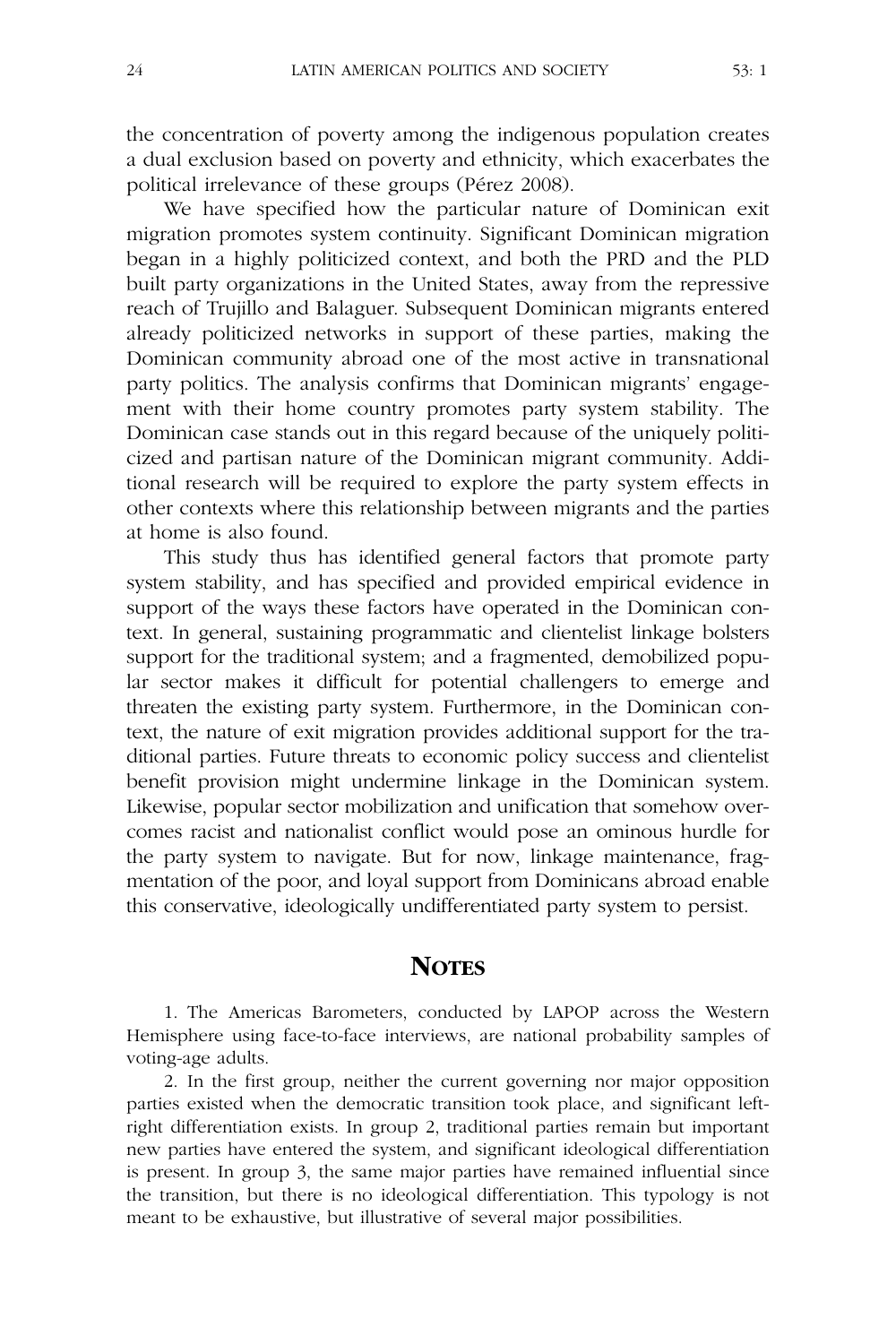3. In focusing on the Dominican case, we follow case selection criteria presented in Mahoney and Goertz 2004.

4. The main crisis years were 1983–84, 1988–90, and 2003–4. The PRD governed in 1983–84 and 2003–4. The PRSC governed in the late 1980s, but Balaguer narrowly won re-election in 1990 and subsequently benefited from recovery.

5. Economic evaluations are a five-point scale based on the item, "*¿Cómo calificaría la situación económica del país?*" Higher scores denote more positive evaluations.

6. We measure ideology with the same ten-point left-to-right scale as in table 1.

7. The Gini coefficient in the Dominican Republic from the late 1990s through 2004 has hovered around .52, and the 90–10 ratio has been about 10 (World Bank 2006b).

8. Less than 20 percent of Dominican public employees hold university degrees, suggesting that many are filling jobs offered as clientelist favors (Sánchez-Fung 2000).

9. This variable is based on principal component factor analysis of three items: "*¿Para poder resolver sus problemas alguna vez ha pedido Ud. ayuda o cooperación 1) A algún diputado del Congreso? 2) A alguna autoridad local? 3) A algún secretario, institución pública, u oficina del estado?*" Higher scores indicate more efforts to solicit assistance.

10. Due to political rhetoric, *Dominico-Haitiano* has been largely replaced by the phrase *dominicanos descendientes de haitianos*. Both terms refer to persons of Haitian descent born in the Dominican Republic. For simplicity, we use *Dominico-Haitian*.

11. In 2005, the Inter-American Human Rights Court ruled that the practice of denying citizenship to children born to Haitian parents violated international treaties (CIDH 2005).

12. Undocumented Haitians were considered to be "in transit" (regardless of the amount of time they had been in the Dominican Republic), and therefore their descendants were not given citizenship or identity papers. A 2004 migration law reinforced this interpretation.

13. We tap support for Haitian rights with a factor score constructed from two questions: whether the children of Haitians born in the Dominican Republic should be given citizenship and whether undocumented Haitians should be given work permits. Higher values indicate more support for Haitians. To assess discrimination, we include a dummy variable based on the item "*¿Alguna vez se ha sentido discriminado o tratado de manera injusta por su apariencia física o su forma de hablar en lugares públicos?*"

14. Since the 1997 initiation of public financing, the centrality of migrant funds has waned.

15. Salvadorans and Dominicans abroad are estimated to equal about 20 percent of the population at home (Andrade-Eekhoff 2006; Bendixen 2004, quoted in World Bank 2006a). Ecuador is the only other country that comes close, with 10 to 15 percent abroad (Jokisch 2007).

16. Ideally we could measure migrants' party ties directly, but we do not have such data.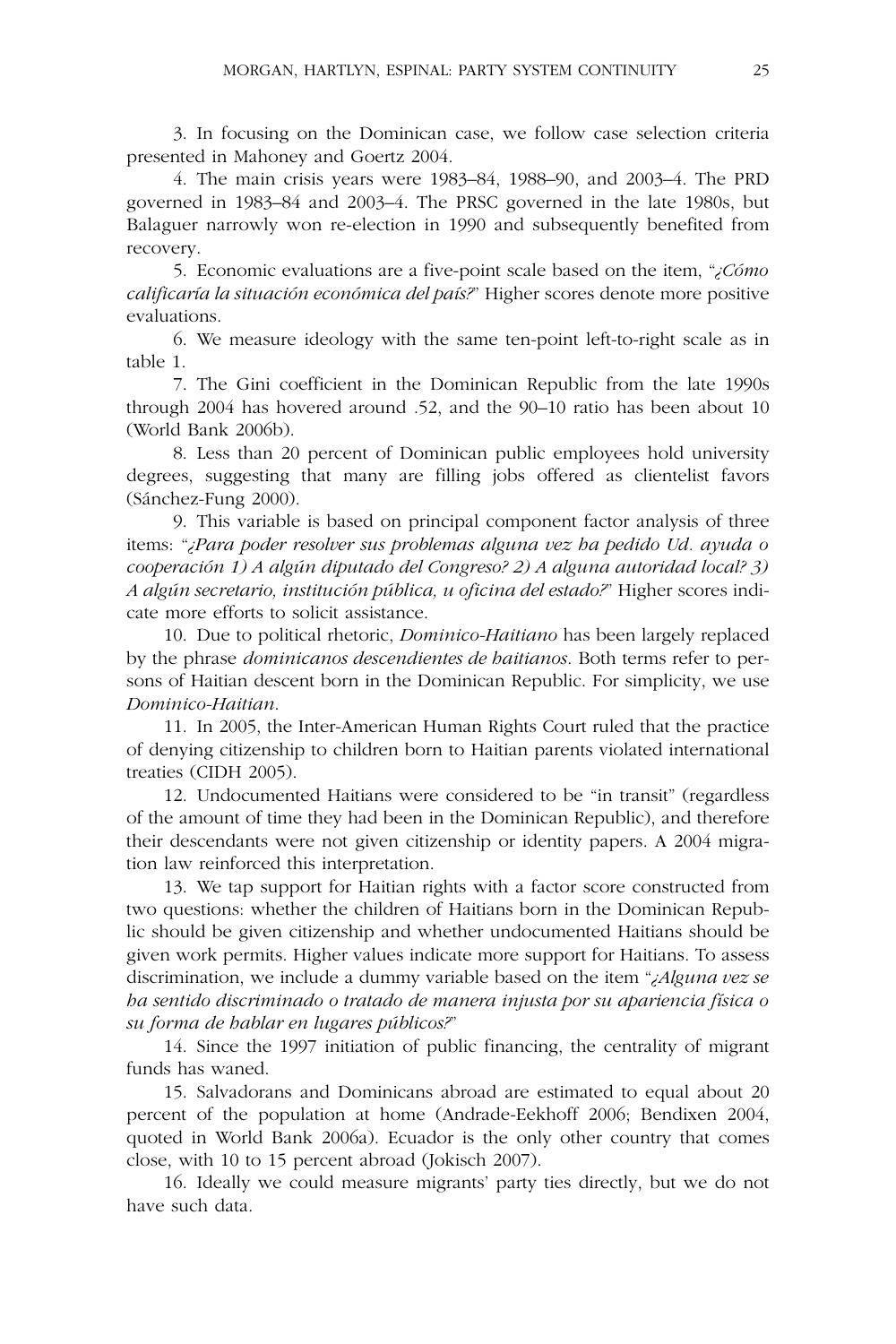17. To measure receipt of remittances, we use the item: "*¿Ud. o alguien que vive en su casa recibe remesas (dinero) del exterior?*"

18. To measure partisanship, we employ two questions: "*¿En este momento, simpatiza con algún partido político?*" and *"¿Con cuál partido político simpatiza usted?*" Those who do not sympathize with a party are coded as independents. Remaining respondents are coded according to the party they report sympathizing with.

19. All three Dominican surveys use national probability samples of votingage adults with face-to-face interviews. Samples are stratified by region and urban versus rural residence.

20. To avoid potential pitfalls associated with missing data, we used AMELIA (King et al. 2001) to impute missing values. Multiple imputation overcomes the problems of bias, inefficiency, and incorrect standard errors that result from dropping all cases with missing data. AMELIA applies an algorithm to existing data to assign values to variables where respondents did not provide an answer, creating five versions of imputed data, which are essentially averaged in the logit analysis. AMELIA assumes that "the pattern of missingness only depends on the observed data . . . not the unobserved" (Honaker et al. 2009, 4). As is typical when conducting multiple imputation, we must assume that it is possible to assign values using the observed data. To make this assumption plausible, we included a large number of variables (84) in imputing missing data so that we had as much information as possible when assigning values (Honaker et al. 2009). The amount of information incorporated in the imputation makes it reasonable to assume that the observed data are adequate to impute missing values; and by using imputation, we avoid results that overrepresent respondents with complete data or that produce biased standard errors. The main variable with missing data was ideology, with about 22 percent missing. Income also had 16 percent missing. Among the other variables, the number of missing values was negligible. When we conducted an alternative analysis without imputation and just dropped cases with missing data, we found essentially the same substantive results as those depicted in table 2. Imputation eliminates possible problems of bias and inefficiency, and in practice it did not alter the substantive results.

21. A likelihood ratio test indicated strong goodness of fit. The model in table 2 performed significantly better than the null. We conducted the same analysis with 2006 LAPOP data, which produced very similar results. In both years, independents were less likely than party sympathizers to find programmatic or clientelist linkage. They were less likely to be on the right, to evaluate the economy positively, to be public employees, and to seek clientelism. They were also less likely to get remittances. The only differences were that in 2006, seeking partisan assistance was significant only for the PLD, remittances were significant for the PRSC instead of the PRD, and identifying as black had no effect. For the full results consult http://web.utk.edu/~kellyjm/papers/papers.html.

22. A table with descriptive statistics for all the variables is available at the website in note 21.

23. The different ideologies of the PRD and PLD observed in table 1 remain significant in the multivariate context, but the divide is small. In essence, all the parties appeal to the right.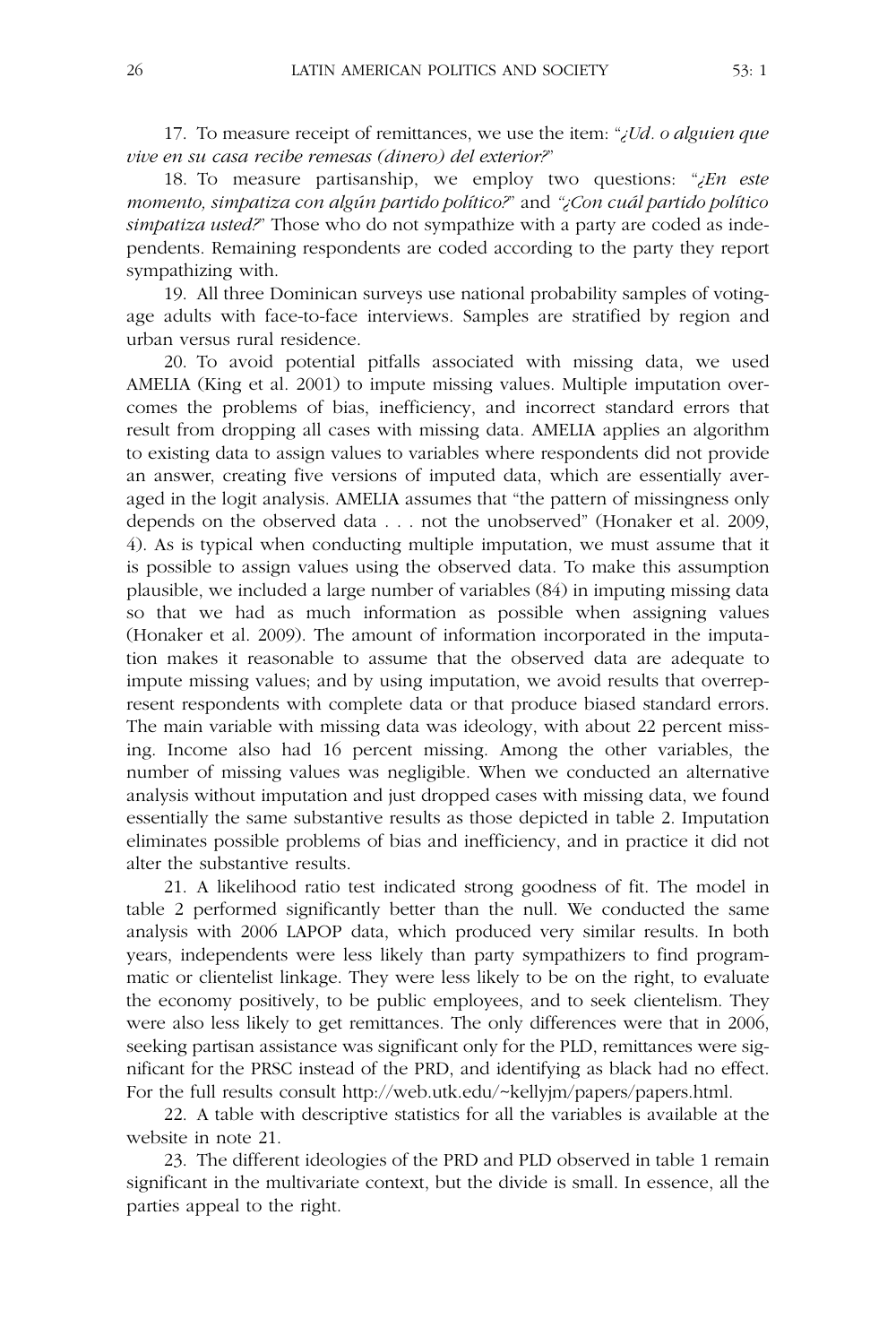24. Analysis of the 2006 LAPOP and 2004 DEMOS supports this finding, with positive economic evaluations boosting support for incumbents (PLD in 2006 and PRD in 2004). Amid the 2004 economic crisis, fewer people had positive assessments (2 percent) than in 2006 (13 percent) or 2008 (17 percent). But even then, positive evaluations increased incumbent support.

25. The multivariate analysis provides an estimate for the effect of public employment while controlling for any possible indirect relationship public employment might have via economic evaluations. Empirically, the correlation between these two variables is small, .08, indicating that any such indirect effect is negligible.

# **REFERENCES**

- Andrade-Eekhoff, Katharine. 2006. Migration and Development in El Salvador: Ideals versus Reality. Washington, DC: Migration Information Source. www.migrationinformation.org. Accessed January 10, 2010.
- Baker, Judy L. 1997. Poverty Reduction and Human Development in the Caribbean: A Cross-Country Study. Discussion Paper 366. Washington, DC: World Bank.
- Barr, Robert R. 2005. Bolivia: Another Uncompleted Revolution. *Latin American Politics and Society* 47, 3 (Fall): 69–90.
- Birnir, Jóhanna Kristín, and Donna Lee Van Cott. 2007. Disunity in Diversity: Party System Fragmentation and the Dynamic Effect of Ethnic Heterogeneity on Latin American Legislatures. *Latin American Research Review* 42, 1: 99–125.
- Burgess, Katrina, and Steven Levitsky. 2003. Populist Party Adaptation in Latin America: Environmental and Organizational Determinants of Party Change in Argentina, Mexico, Peru, and Venezuela. *Comparative Political Studies* 36, 8: 881–911.
- Coppedge, Michael. 2001. Political Darwinism in Latin America's Lost Decade. In *Political Parties and Democracy*, ed. Larry Diamond and Richard Gunther. Baltimore: Johns Hopkins University Press. 173–205.
- Corte Interamericana de Derechos Humanos (CIDH). 2005. *Caso de las niñas Yean y Bosico vs. República Dominicana*. Sentencia de 8 de septiembre de 2005. Serie C. No. 130. http://www.corteidh.or.cr/docs/casos/articulos/ seriec\_130\_esp.pdf. Accessed January 10, 2010.
- Dietz, Henry A., and David J. Myers. 2007. From Thaw to Deluge: Party System Collapse in Venezuela and Peru. *Latin American Politics and Society* 49, 2 (Summer): 59–86.
- Duany, Jorge. 2004. *Los Países*: Transnational Migration from the Dominican Republic to the United States. In *Dominican Migration: Transnational Perspectives*, ed. Ernesto Sagás and Sintia E. Molina. Gainesville: University Press of Florida. 29–52.
	- –––––. 2008. Migration and Remittances in Puerto Rico, the Dominican Republic, and Mexico. Paper presented at the conference "Migration in the Americas: Mexico and Latin America in Comparative Context," Vanderbilt University, May 4–6.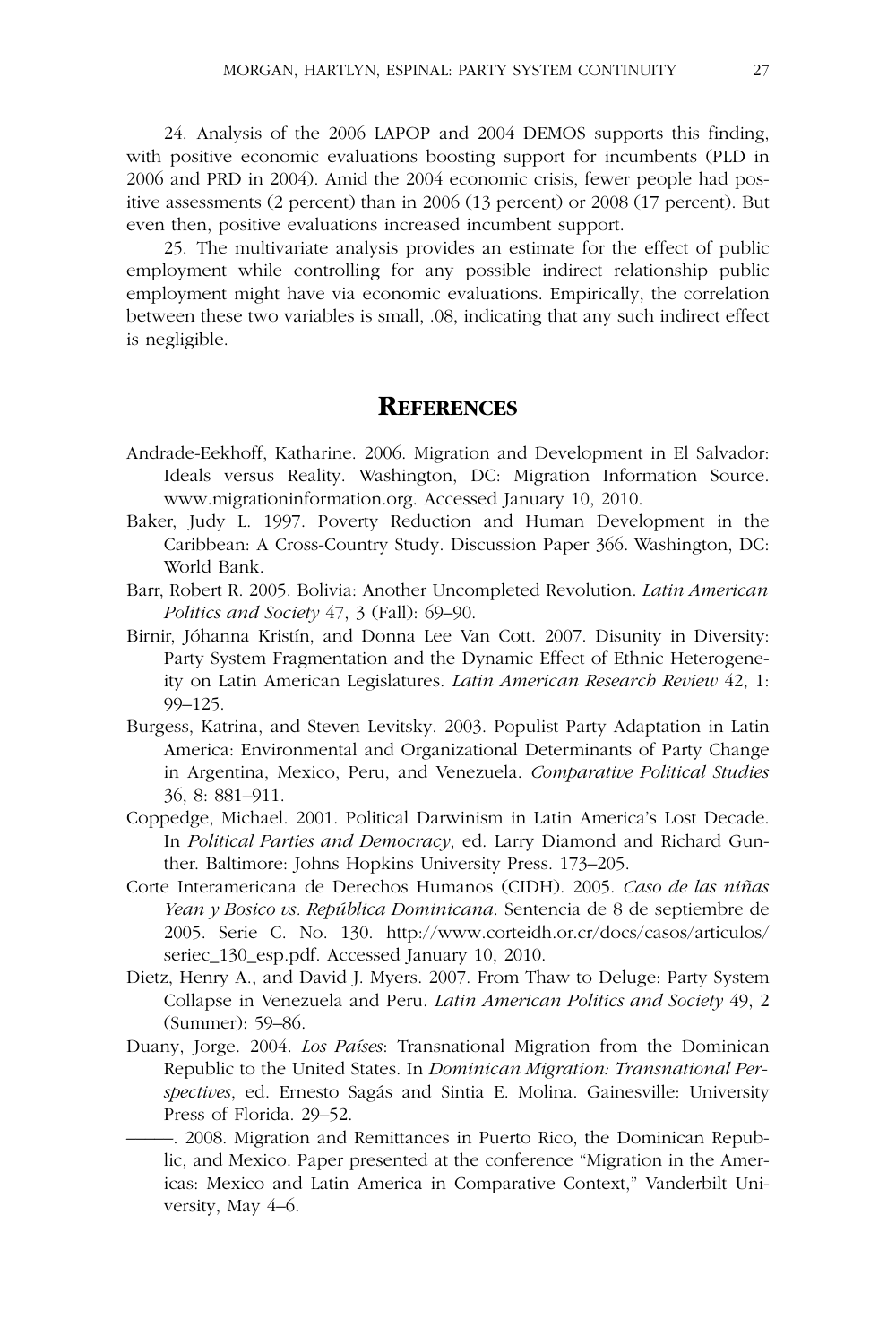- Durand, Jorge, Emilio A. Parrado, and Douglas S. Massey. 1996. Migradollars and Development: A Reconsideration of the Mexican Case. *International Migration Review* 30, 2: 423–44.
- Duryea, Suzanne, Analia Olgiati, and Leslie Stone. 2006. The Under-Registration of Births in Latin America. Working Paper 551. Washington, DC: Inter-American Development Bank. January.
- Espinal, Rosario. 1987. *Autoritarismo y democracia en la política dominicana*. San José, Costa Rica: Centro Interamericano de Asesoría y Promoción Electoral (CAPEL), Instituto Interamericano de Derechos Humanos (IIDH).
- Espinal, Rosario, Jonathan Hartlyn, and Jana Morgan Kelly. 2006. Performance Still Matters: Explaining Trust in Government in the Dominican Republic. *Comparative Political Studies* 39, 2: 200–23.
- Ferguson, James. 2003. *Migration in the Caribbean: Haiti, the Dominican Republic and Beyond*. London: Minority Rights Group International.
- Foner, Nancy. 2005. *In a New Land: A Comparative View of Immigration*. New York: New York University Press.
- Fussell, Elizabeth. 2004. Sources of Mexico's Migration Stream: Rural, Urban, and Border Migrants to the United States. *Social Forces* 82, 3: 937–67.
- Graham, Pamela. 1997. Re-Imagining the Nation and Defining the District: The Simultaneous Political Incorporation of Dominican Transnational Migrants. Ph.D. diss., University of North Carolina, Chapel Hill.
- Grasmuck, Sherri, and Patricia Pessar. 1991. *Between Two Islands: Dominican International Migration*. Berkeley: University of California Press.
- Greene, Kenneth F. 2007. *Why Dominant Parties Lose: Mexico's Democratization in Comparative Perspective*. New York: Cambridge University Press.
- Guarnizo, Luis Eduardo. 1998. The Rise of Transnational Social Formations: Mexican and Dominican State Responses to Transnational Migration. *Political Power and Social Theory* 12: 45–94.
	- –––––. 2003. The Economics of Transnational Living. *International Migration Review* 37, 3: 666–99.
- Guarnizo, Luis Eduardo, Alejandro Portes, and William Haller. 2003. Assimilation and Transnationalism: Determinants of Transnational Political Action Among Contemporary Migrants. *American Journal of Sociology* 108 (May): 1211–48.
- Gutiérrez Sanín, Francisco. 2007. *¿Lo que el viento se llevó? Los partidos políticos y la democracia en Colombia, 1958–2002*. Bogotá: Norma.
- Hartlyn, Jonathan.1998. *The Struggle for Democratic Politics in the Dominican Republic*. Chapel Hill: University of North Carolina Press.
- Hartlyn, Jonathan, and Rosario Espinal. 2009. The 2008 Presidential Election in the Dominican Republic. *Electoral Studies* 28, 2: 333–36.
- Hiskey, Jonathan, and Daniel Montalvo. 2008. Democratization, System Performance, and the "Exit" Option in Latin America. Paper prepared for presentation at the Midwest Political Science Association meeting, Chicago, April 3–6.
- Honaker, James, Gary King, and Matthew Blackwell. 2009. AMELIA II: A Program for Missing Data. http://gking.harvard.edu/amelia/docs/amelia.pdf. Accessed January 6, 2010.
- Howard, David. 2001. *Coloring the Nation: Race and Ethnicity in the Dominican Republic*. Boulder: Lynne Rienner.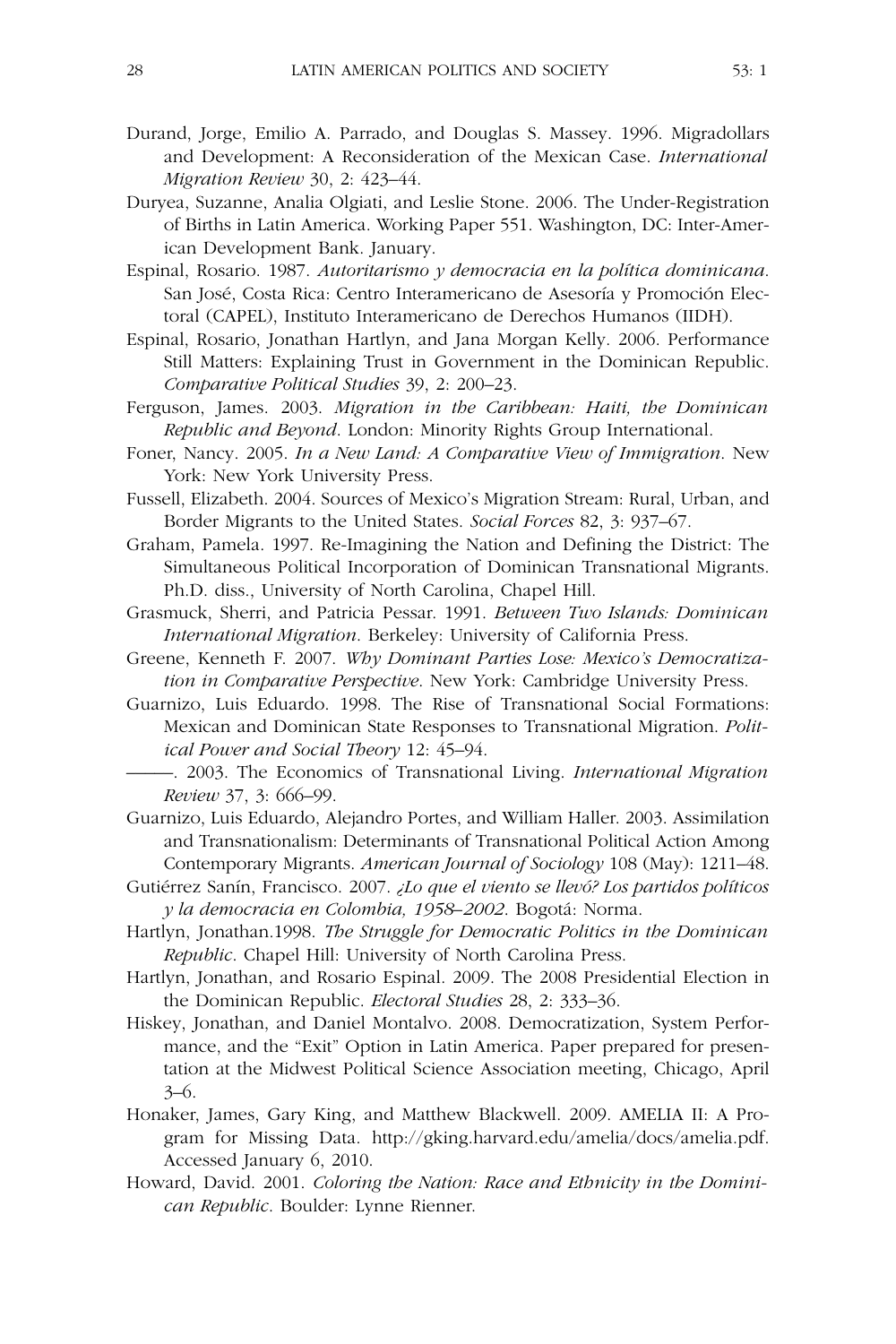- Inter-American Development Bank (IADB). 2001. Dominican Republic. Country Paper. July 21. Washington, DC: IADB.
- Itzigsohn, José. 2000. Immigration and the Boundaries of Citizenship: The Institutions of Immigrants' Political Transnationalism. *International Migration Review* 34, 4: 1126–54.
- Jokisch, Brad. 2007. Ecuador: Diversity in Migration. Migration Information Source. www.migrationinformation.org/USfocus. Accessed January 14, 2010.
- Kelly, Jana Morgan. 2003. Counting on the Past or Investing in the Future? Economic and Political Accountability in Fujimori's Peru. *Journal of Politics* 65, 3: 864–80.
- King, Gary, Joseph Honaker, Anne Joseph, and Kenneth Scheve. 2001. Analyzing Incomplete Political Science Data: An Alternative Algorithm for Multiple Imputation. *American Political Science Review* 95, 1: 49–69.
- King, Gary, Michael Tomz, and Jason Wittenberg. 2000. Making the Most of Statistical Analyses: Improving Interpretation and Presentation. *American Journal of Political Science* 44, 2: 347–61.
- Kitschelt, Herbert. 2000. Linkages Between Citizens and Politicians in Democratic Polities. *Comparative Political Studies* 33, 6–7: 845–79.
- Latin American Public Opinion Project (LAPOP). 2006. AmericasBarometer. Opinion survey. Nashville: LAPOP.
	- –––––. 2008. AmericasBarometer. Opinion survey. Nashville: LAPOP.
- Lawson, Kay. 1988. When Linkage Fails. In *When Parties Fail: Emerging Alternative Organizations*, ed. Lawson and Peter H. Merkl. Princeton: Princeton University Press. 13–38.
- Lawson, Kay, ed. 1980. *Political Parties and Linkage: A Comparative Perspective*. New Haven: Yale University Press.
- Levitsky, Steven. 2007. From Populism to Clientelism: The Transformation of Labor-Based Party Linkages in Latin America. In *Patrons, Clients and Policies: Patterns of Democratic Accountability and Political Competition*, ed. Herbert Kitschelt and Steven I. Wilkinson. New York: Cambridge University Press. 206–26.
- Levitt, Peggy. 2001a. Transnational Migration: Taking Stock and Future Directions. *Global Networks* 1, 3: 195–216.
- –––––. 2001b. *The Transnational Villagers*. Berkeley: University of California Press. Lipset, Seymour Martin, and Stein Rokkan. 1967. Cleavage Structures, Party Sys-
- tems, and Voter Alignments. In *Party Systems and Voter Alignments: Crossnational Perspectives*, ed. Lipset and Rokkan*.* New York: Free Press. 1–64.
- Luna, Juan Pablo. 2007. Frente Amplio and the Crafting of a Social Democratic Alternative in Uruguay. *Latin American Politics and Society* 49, 4 (Winter): 1–30.
	- –––––. 2008. A Lost Battle? Building Programmatic Party-Voter Linkages in Contemporary Latin America: A Comparative Analysis of Chile and Uruguay. In *New Voices in the Study of Democracy in Latin America*, ed. Guillermo O'Donnell, Joseph S. Tulchin, and Augusto Varas. Washington, DC: Woodrow Wilson Center. 153–218.
- Magaloni, Beatriz, Alberto Díaz-Cayeros, and Federico Estévez. 2007. Clientelism and Portfolio Diversification: A Model of Electoral Investment with Applications to Mexico. In *Patrons, Clients and Policies: Patterns of Democratic*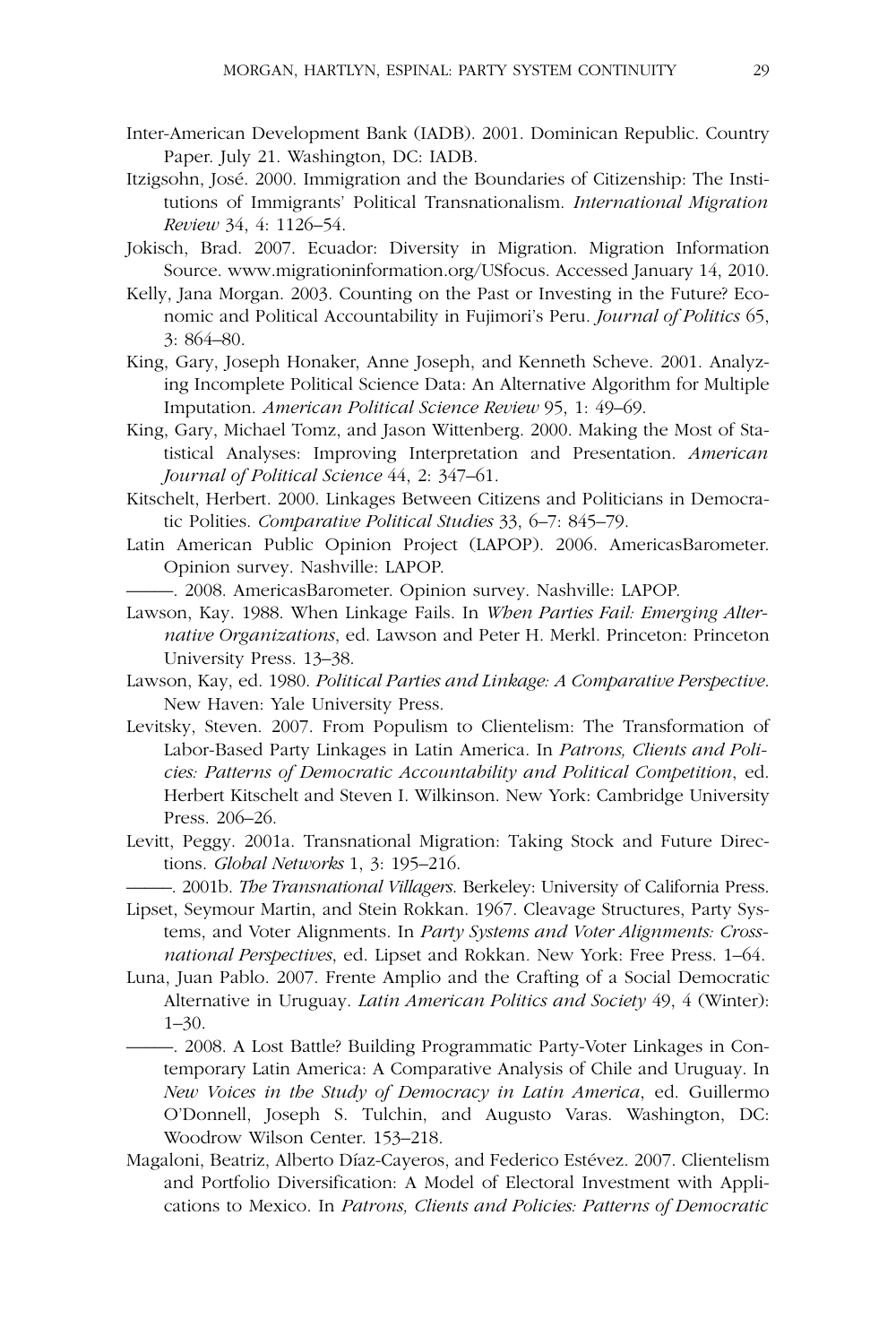*Accountability and Political Competition*, ed. Herbert Kitschelt and Steven I. Wilkinson. New York: Cambridge University Press. 182–205.

- Mahler, Sarah J., and Dusan Ugrina. 2006. Central America: Crossroads of the Americas. Migration Information Source. www.migrationinformation.org/ Feature/display.cfm?ID=386. Accessed January 15, 2010.
- Mahoney, James, and Gary Goertz. 2004. The Possibility Principle: Choosing Negative Cases in Comparative Research. *American Political Science Review* 98, 4: 653–69.
- Maingot, Anthony P. 1994. Review of *Banana Fallout: Class, Color and Culture Among West Indians in Costa Rica*, by Trevor W. Purcell. *International Migration Review* 28, 3: 602–3.
- Mainwaring, Scott P., and Mariano Torcal. 2006. Party System Institutionalization and Party System Theory After the Third Wave of Democratization. In *Handbook of Party Politics*, ed. Richard S. Katz and William J. Crotty. Thousand Oaks: Sage. 204–27.
- Mayorga, René Antonio. 2005. Bolivia's Democracy at the Crossroads. In *The Third Wave of Democratization in Latin America: Advances and Setbacks*, ed. Frances Hagopian and Scott P. Mainwaring. New York: Cambridge University Press. 149–78.
- Mitchell, Christopher. 1992. U.S. Foreign Policy and Dominican Migration to the United States. In *Western Hemisphere Immigration and United States Foreign Policy*, ed. Mitchell. University Park: Pennsylvania State University Press. 89–123.
- Morgan, Jana. 2007. Partisanship During the Collapse of the Venezuelan Party System. *Latin American Research Review* 42, 1: 78–98.
- –––––. Forthcoming. *Bankrupt Representation and Party System Collapse*. University Park: Pennsylvania State University Press.
- Morgan, Jana, and Rosario Espinal. 2009. *Cultura política de la democracia en la República Dominicana, 2008: el impacto de gobernabilidad*. Nashville: U.S. Agency for International Development.
- Morillo Pérez, Antonio, Andrés Guerrero Arias, and Yasiris Alcántara Rosario. 2005. *Focalización de la pobreza en la República Dominicana 2005*. Santo Domingo: Secretariado Técnico de la Presidencia, Oficina Nacional de Planificación (ONAPLAN).
- Moya Pons, Frank. 1986. *El batey: estudio socioeconómico de los bateyes del consejo estatal del azúcar*. Santo Domingo: Fondo para el Avance de las Ciencias Sociales.
	- –––––. 1993. Las tres fronteras: introducción a la frontera Dominico-Haitiana. In *La cuestión haitiana en Santo Domingo*, ed. Wilfredo Lozano. Santo Domingo/Coral Gables: FLACSO/North-South Center Press. 17–32.
- Murillo, María Victoria. 2001. Latin American Labor. In *Constructing Democratic Governance in Latin America*, ed. Jorge I. Domínguez and Michael Shifter. Baltimore: Johns Hopkins University Press. 100–117.
- Oficina Nacional de Estadística (ONE). 2003. *Encuesta nacional de fuerza de trabajo/octubre 2003*. Santo Domingo: ONE. http://onedatabase.indotel. net.do. Accessed June 19, 2009.
- Ostergaard-Nielsen, Eva. 2003. The Politics of Migrants' Transnational Political Practices. *International Migration Review* 37, 3: 760–86.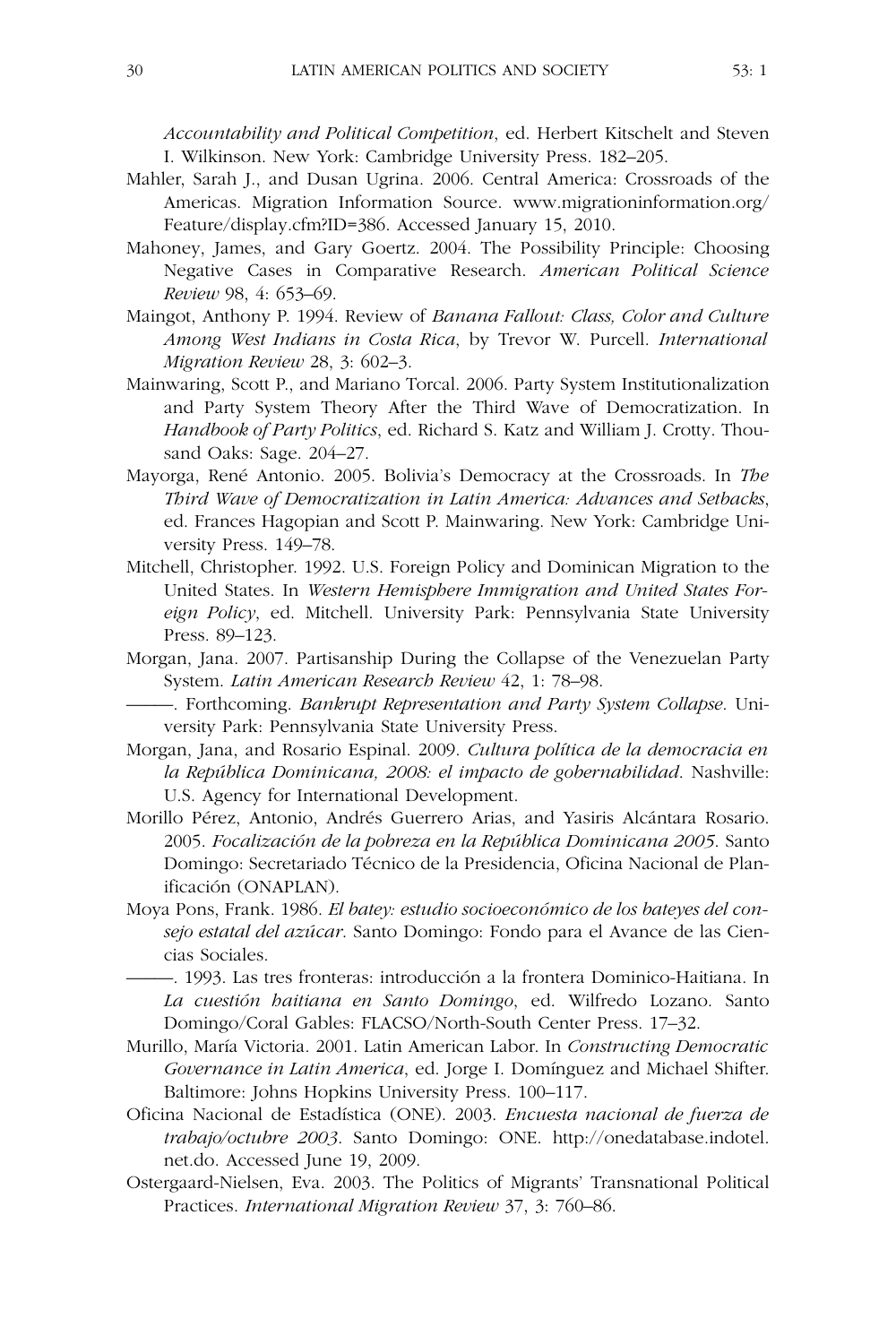- Pantoja, Adrian D. 2005. Transnational Ties and Immigrant Political Incorporation: The Case of Dominicans in Washington Heights. *International Migration* 43, 4: 123–46.
- Penfold-Becerra, Michael. 2007. Clientelism and Social Funds: Evidence from Chávez's Misiones. *Latin American Politics and Society* 49, 4 (Winter): 63–84.
- Pérez, Orlando J. 2008. *Cultura política de la democracia en Panamá, 2008: el impacto de la gobernabilidad*. Nashville: USAID.
- Piattoni, Simona. 2001. Clientelism, Interests, and Democratic Representation. In *Clientelism, Interests, and Democratic Representation: The European Experience in Historical and Comparative Perspective*, ed. Piattoni. New York: Cambridge University Press. 193–212.
- Portes, Alejandro. 2003. Theoretical Convergencies and Empirical Evidence in the Study of Immigrant Transnationalism. *International Migration Review* 37, 3: 874–92.
- Portes, Alejandro, Cristina Escobar, and Alexandria Walton Radford. 2007. Immigrant Transnational Organizations and Development: A Comparative Study. *International Migration Review* 41, 1: 242–81.
- Programa de las Naciones Unidas para el Desarrollo (PNUD). 2005. *Informe nacional de desarrollo humano, República Dominicana 2005. Hacia una inserción mundial incluyente y renovada*. Santo Domingo: PNUD.
- Remmer, Karen. 1991. The Political Impact of Economic Crisis in Latin America in the 1980s. *American Political Science Review* 85: 777–800.
- Roberts, Kenneth. 2002. Social Inequalities Without Class Cleavages in Latin America's Liberal Era. *Studies in Comparative International Development* 36, 4: 3–33.
	- –––––. 2003. Social Correlates of Party System Demise and Populist Resurgence in Venezuela. *Latin American Politics and Society* 45, 3 (Fall): 35–57.
- Sagás, Ernesto. 2000. *Race and Politics in the Dominican Republic*. Gainesville: University Press of Florida.
- –––––. 2004. From *Ausentes* to Dual Nationals: The Incorporation of Transmigrants into Dominican Politics. In *Dominican Migration: Transnational Perspectives*, ed. Sagás and Sintia E. Molina. Gainesville: University Press of Florida. 53–73.
- Sánchez-Fung, José R. 2000. Employment and Labor Markets in the Dominican Republic: An Overview of the Literature. *CEPAL Review* 71 (August): 157–69.
- Shain, Yossi. 1999. The Mexican-American Diaspora's Impact on Mexico. *Political Science Quarterly* 114, 4: 661–91.
- Silié, Rubén, and Carlos Segura. 2002. *Una isla para dos*. Santo Domingo: Facultad Latinoamericano de Ciencias Sociales.
- Silié, Rubén, Carlos Segura, and Carlos Dore Cabral. 2002. *La nueva inmigración haitiana*. Santo Domingo: FLACSO.
- Smith, Michael Peter. 2003. Transnationalism, the State, and the Extraterritorial Citizen. *Politics and Society* 31, 4: 467–502.
- Tanaka, Martín. 1998. *Los espejismos de la democracia. El colapso del sistema de partidos en el Perú, 1980–1995, en perspectiva comparada*. Lima: Instituto de Estudios Peruanos.
- Torres-Saillant, Silvio, and Ramona Hernández. 1998. *The Dominican Americans*. Westport: Greenwood Press.